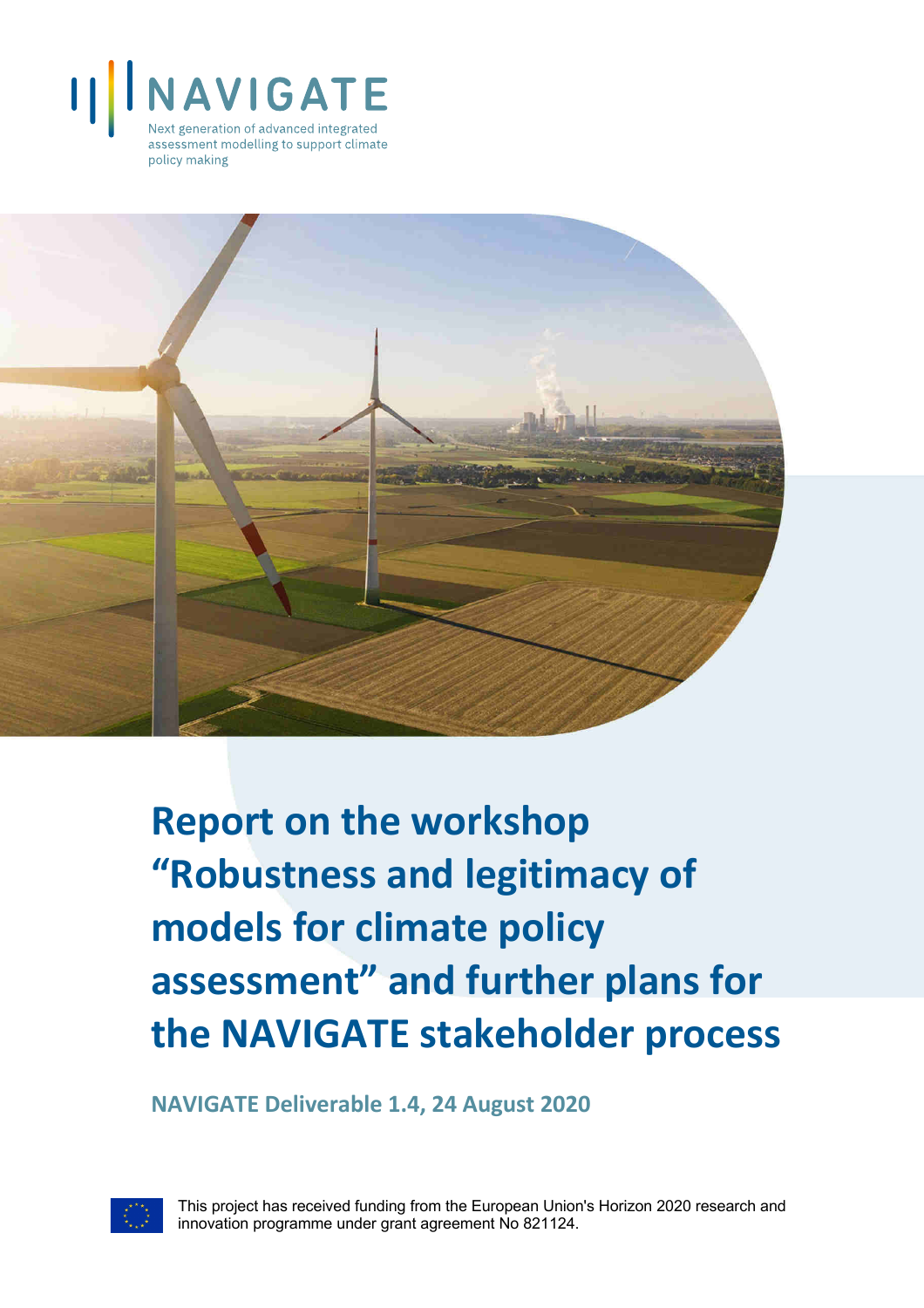#### **Prepared by:** Evelina Trutnevyte (University of Geneva)

**With inputs from:** Nico Bauer (Potsdam Institute for Climate Impact Research), Johannes Emmerling (European Institute on Economics and the Environment), Celine Guivarch (CIRED), Marc Jaxa-Rozen (University of Geneva), Volker Krey (International Institute for Applied Systems Analysis), Elmar Kriegler (Potsdam Institute for Climate Impact Research), Jean-Francois Mercure (University of Exeter), Bas van Ruijven (International Institute for Applied Systems Analysis), Michiel Schaeffer (Climate Analytics), Jessica Strefler (Potsdam Institute for Climate Impact Research), Detlef van Vuuren (PBL Netherlands Environmental Assessment Agency), Christopher Weber (WWF Global Science), Charlie Wilson (University of East Anglia), Sonia Yeh (Chalmers University of Technology)

**Reviewed by:** Ramona Lorenz (Potsdam Institute for Climate Impact Research), Aleksander Śniegocki (WiseEuropa)

**Status:** final, 24 August 2020

## **Table of content**

| 1.     |                                                                                        |
|--------|----------------------------------------------------------------------------------------|
| 2.     | First stakeholder and expert workshop "Robustness and legitimacy of models for climate |
| 2.1.   |                                                                                        |
| 2.2.   |                                                                                        |
| 2.3.   |                                                                                        |
| 2.4.   |                                                                                        |
| 2.5.   |                                                                                        |
| 2.5.1. |                                                                                        |
| 2.5.2. |                                                                                        |
| 2.5.3. |                                                                                        |
| 2.6.   | Output from the group work on informing climate policy after the pandemic 14           |
| 2.6.1. |                                                                                        |
| 2.6.2. | Distributional implications of climate policy after the pandemic 16                    |
| 2.6.3. |                                                                                        |
| 2.7.   |                                                                                        |
| 2.8.   |                                                                                        |
| 3.     |                                                                                        |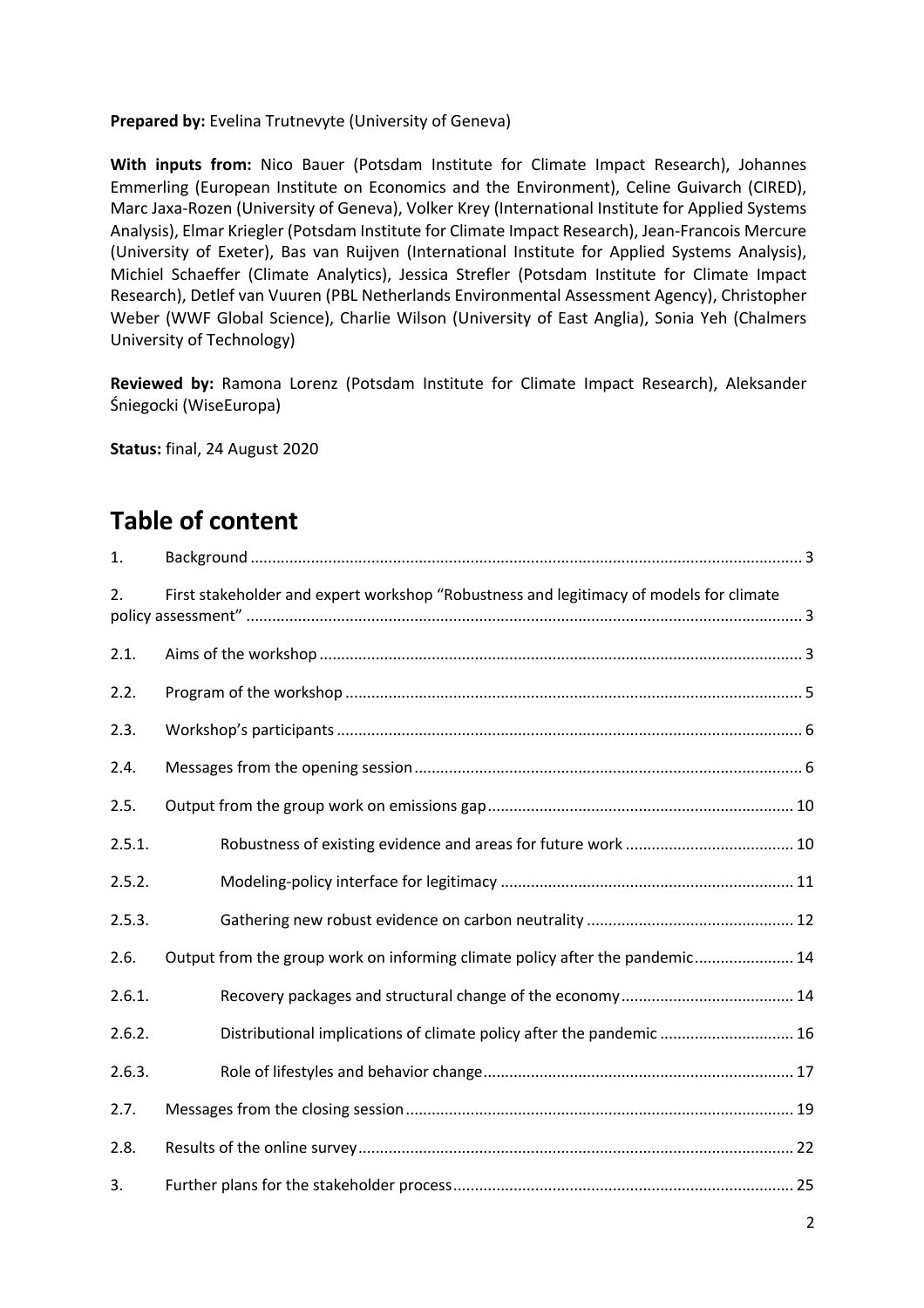## **1. Background**

Rapid decarbonization of societies around the world is required to meet the Paris goals to hold global warming well below 2°C and to pursue efforts to limit warming to 1.5°C. This rapid decarbonization needs to be embedded in a broader agenda of sustainable development as defined by the 17 Sustainable Development Goals (SDGs) of the UN 2030 agenda.

**Integrated Assessment Models (IAMs) of climate change** are popular tools that quantify climate change mitigation pathways on how industrialized, emerging and least developed countries can work towards the Paris climate goals. IAMs account for the evolution of coupled systems of economy, energy, land, water, and climate in the short term (2020-2030), mid term (2030-2050), and long term (2050-2100). Due to their integrative nature, IAMs play an important role in the assessments of the Intergovernmental Panel on Climate Change (IPCC) as well as regional and national decarbonization strategies, e.g. the EU, China, and Brazil.

European Union's Horizon 2020 project **NAVIGATE** aims to develop the next generation of IAMs. The project targets major advancements in several areas:

- Improving the representation of transformative change in interlinked social, technological and economic systems and in consumer goods and services;
- Developing new capabilities to capture spatial and social heterogeneity for assessing distributional implications of climate change impacts and climate policy, and the interactions with other SDGs;
- Improving robustness, legitimacy, and usability of IAM results so that policy makers, business, civil society organizations, as well as other climate policy scholars are sufficiently informed and empowered to use IAM results.

The NAVIGATE project includes a series of activities to create and sustain a continuous **stakeholder exchange** between NAVIGATE and the key groups of experts and stakeholders. The aim is to gather feedback on the design of the project's research activities, the choice of the stakeholder-relevant IAM outputs and policy-relevant scenarios, and on the documentation needs of the stakeholders. The exchange is primarily enabled by means of three workshops and, if needed, online surveys that bring together three groups of participants: (i) stakeholders from national and international climate policy domains, business, and civil society organizations, (ii) scholars from various disciplines that are relevant to climate policy, and (iii) NAVIGATE consortium members.

This report presents the outcomes of the first NAVIGATE stakeholder and expert workshop "Robustness and legitimacy of models for climate policy assessment" (Section 2) and delineates the plans for future stakeholder process in the project (Section 3). Presentation slides of the workshop are available on the NAVIGATE website: https://navigate-h2020.eu/first\_stakeholder\_workshop/

# **2. First stakeholder and expert workshop "Robustness and legitimacy of models for climate policy assessment"**

### **2.1. Aims of the workshop**

The first NAVIGATE stakeholder and expert workshop on **"Robustness and legitimacy of models for climate policy assessment"** took place on 26-27 May 2020. The workshop was originally prepared to be hosted by the University of Geneva and take place in Chamonix, but in April 2020 it was redesigned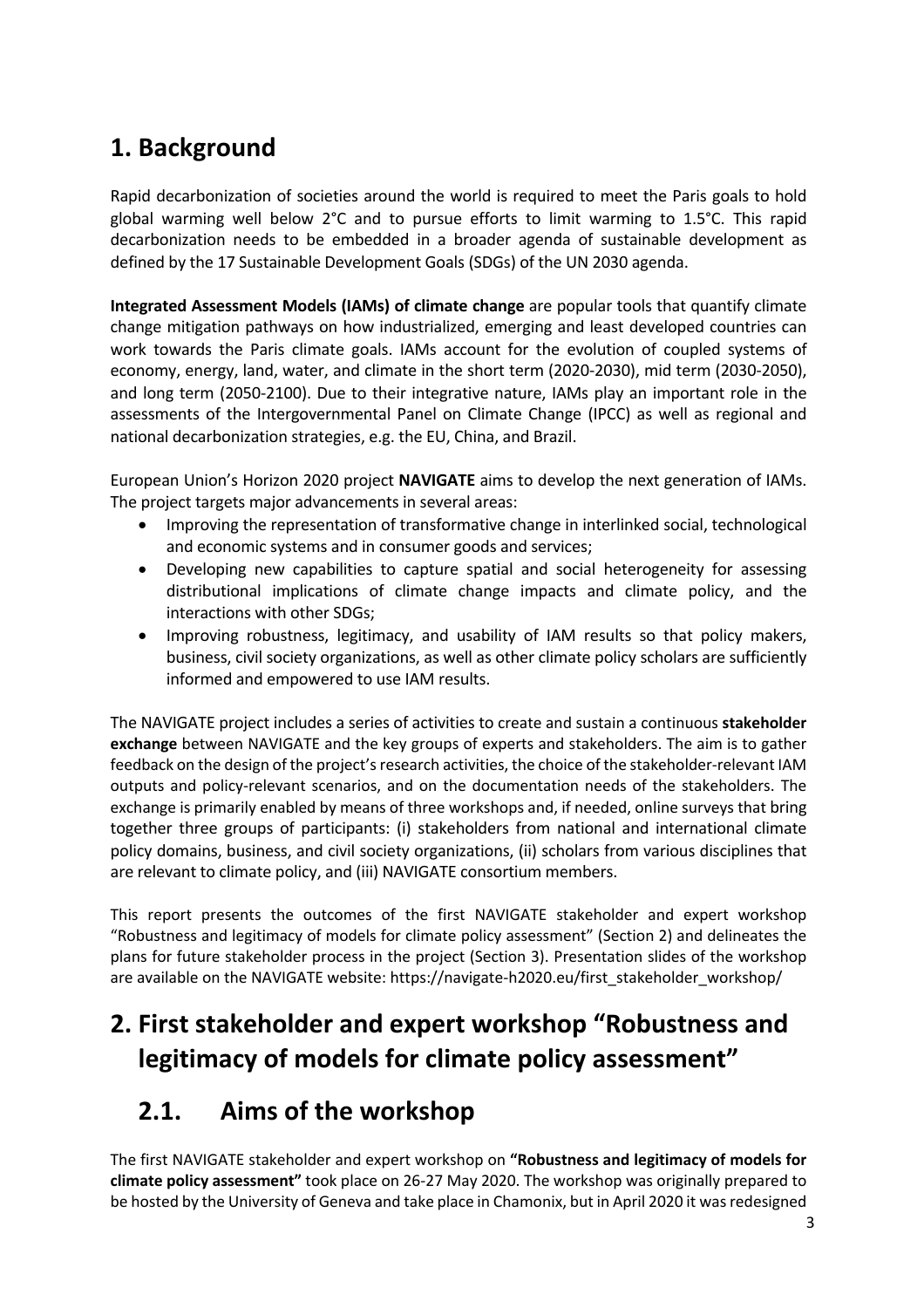as an online event due to the travel restrictions related to the COVID-19 outbreak.

The topic of the workshop was decided during the first NAVIGATE Consortium meeting on 11-13 September 2019 in Potsdam. The first NAVIGATE workshop focused on the critical issues of robustness and legitimacy of models for climate policy assessment. **Robustness** refers to the analytical and technical adequacy of the models as well as the validity of modeling results given deep uncertainties and limits to state-of-the-art knowledge. **Legitimacy** encompasses transparency, traceability and accessibility of the modeling itself as well as the design of participatory processes at the modeling-policy interface. Although often discussed in the last decade, robustness and legitimacy of models face new challenges today because, as in the case of NAVIGATE, the models need to account for increasingly richer structural, regional and distributional information as well as for transformative change in social, technological and economic systems.

The **aim of the workshop** was therefore to enable the participants to share their experiences and to reflect on the good-practice examples, expectations, and remaining challenges for robustness and legitimacy of models for climate policy assessment. Specifically, these questions were addressed:

- What defines robust models, modeling results, and climate policy recommendations?
- By what means can this robustness be assessed, ensured, documented, and communicated?
- What do models need in order to be legitimate tools to inform climate policy?

The workshop combined big-picture discussions on the topics of robustness and legitimacy with group work on two case studies:

- **emissions gap** (Figure 1) between the current pathways of Nationally Determined Contributions until 2030 and the 2°C or 1.5°C targets without or with limited overshoot;
- informing **climate policy after the pandemic** that brought rapid change in trade, structure of the economy, employment, transport, lifestyles, and inequality.



Figure 1. Case study for the workshop on emissions gap. The figure was adapted from https://themasites.pbl.nl/global-stocktake-indicators/take-indicators/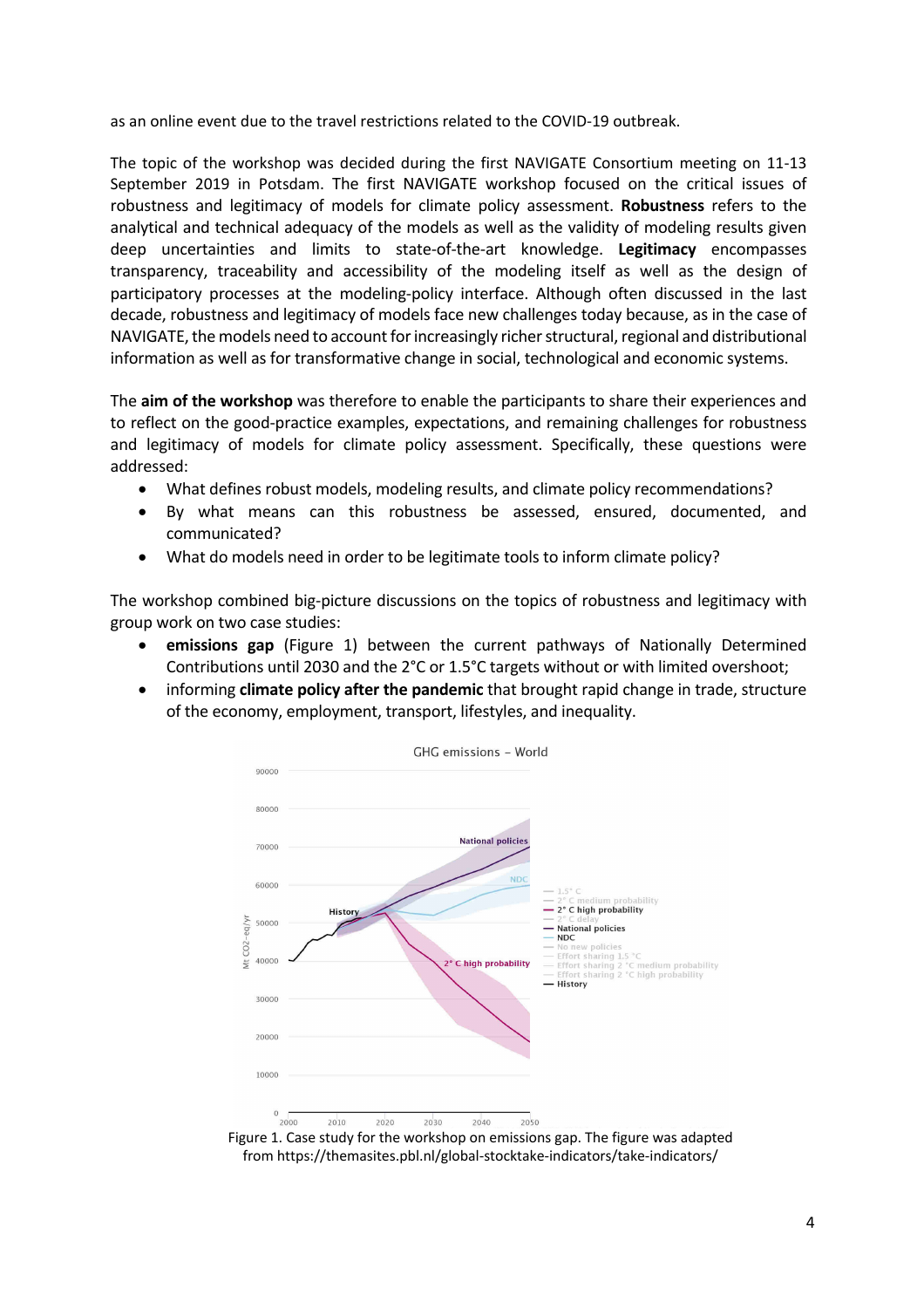## **2.2. Program of the workshop**

#### **Day #1, Tuesday, 26 May 2020**

Central European Summer Time

| $14:00 - 14:10$ | <b>Welcome and introduction</b><br>Elmar Kriegler (Potsdam Institute for Climate Impact Research)<br>Evelina Trutnevyte (University of Geneva)<br>Philippe Tulkens (EC Directorate-General for Research and Innovation)                                                                                                                                                                                                                                                                                                       |
|-----------------|-------------------------------------------------------------------------------------------------------------------------------------------------------------------------------------------------------------------------------------------------------------------------------------------------------------------------------------------------------------------------------------------------------------------------------------------------------------------------------------------------------------------------------|
| $14:10 - 15:40$ | Plenary session "Robustness and legitimacy: setting the scene," moderated by<br>Massimo Tavoni (European Institute on Economics and the Environment)                                                                                                                                                                                                                                                                                                                                                                          |
|                 | 10 min for presentations and 5 min for questions:<br>NAVIGATE project and climate policy after the pandemic: Elmar Kriegler<br>$\circ$<br>(Potsdam Institute for Climate Impact Research)<br>Robustness and legitimacy: Evelina Trutnevyte (University of Geneva)<br>$\circ$<br>Insights from risk analysis: Roger Cooke (Resources for the Future)<br>$\circ$<br>Robust decision making under uncertainty: Julie Rozenberg (World Bank)<br>$\circ$<br>Evaluating IAMs: Charlie Wilson (University of East Anglia)<br>$\circ$ |
| $15:40 - 16:05$ | Plenary discussion with all speakers, moderated by Massimo Tavoni (European<br>Institute on Economics and the Environment)                                                                                                                                                                                                                                                                                                                                                                                                    |
| $16:05 - 16:10$ | Introduction to group work by Evelina Trutnevyte (University of Geneva)                                                                                                                                                                                                                                                                                                                                                                                                                                                       |
| $16:10 - 16:30$ | <b>Break</b>                                                                                                                                                                                                                                                                                                                                                                                                                                                                                                                  |
| $16:30 - 17:45$ | Group work "Robustness and legitimacy of evidence on emissions gap"<br>Three break-out groups with 5-10 min input presentations:                                                                                                                                                                                                                                                                                                                                                                                              |
|                 | 1. Robustness of existing evidence and areas for future work, moderated by<br>Detlef van Vuuren (PBL Netherlands Environmental Assessment Agency) and<br>Volker Krey (International Institute for Applied Systems Analysis)                                                                                                                                                                                                                                                                                                   |
|                 | 2. Modeling-policy interface for legitimacy, moderated by Michiel Schaeffer<br>(Climate Analytics) and Jessica Strefler (Potsdam Institute for Climate Impact<br>Research)                                                                                                                                                                                                                                                                                                                                                    |
|                 | 3. Gathering new robust evidence on carbon neutrality, moderated by Elmar<br>Kriegler (Potsdam Institute for Climate Impact Research) and Christopher                                                                                                                                                                                                                                                                                                                                                                         |

#### **Day #2, Wednesday, 27 May 2020**

Central European Summer Time

14:00 – 15:15 **Group work "Informing climate policy after the pandemic"** Three break-out groups with 5-10 min input presentations:

*Weber (WWF Global Science)*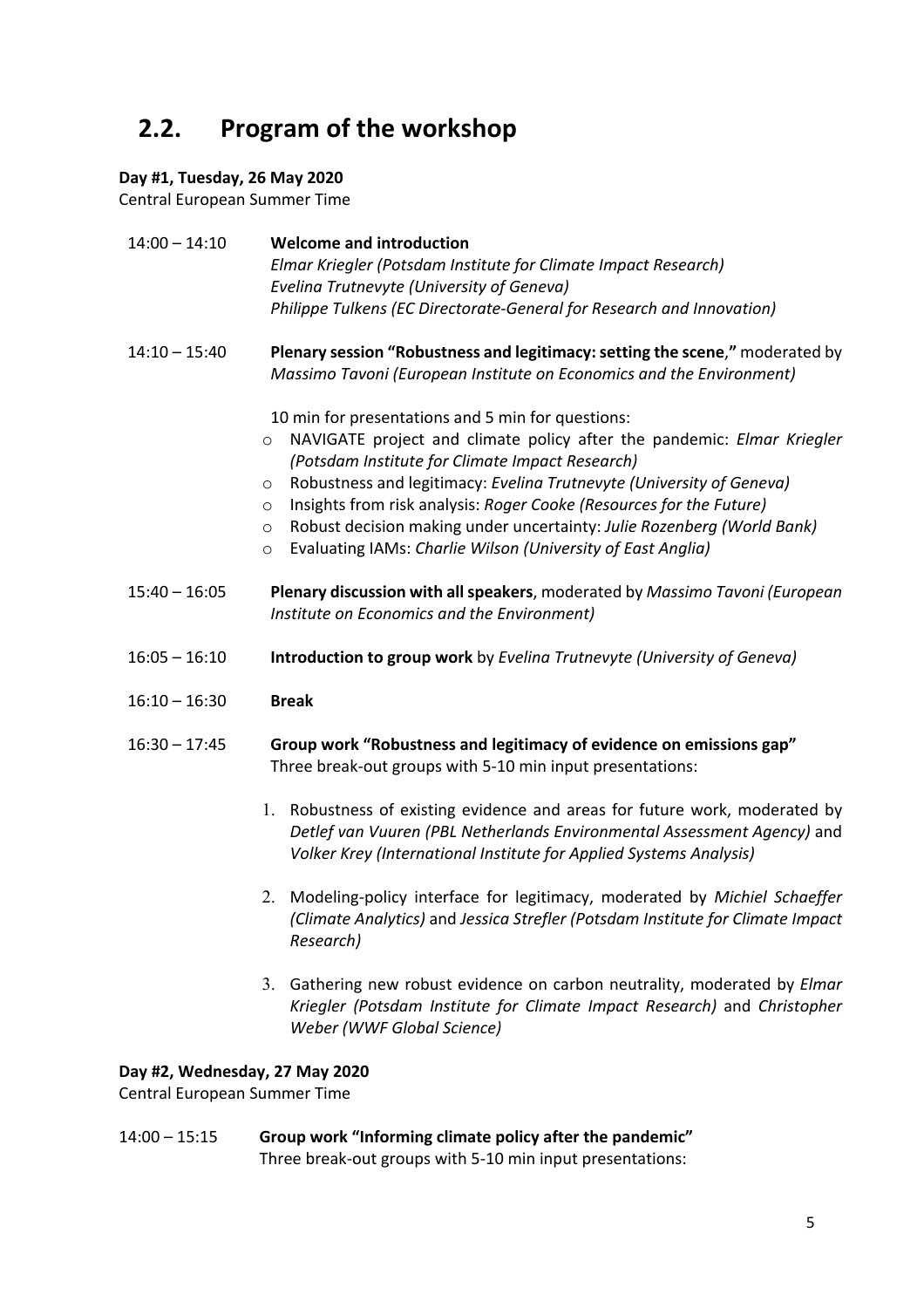- 1. Recovery packages and structural change of the economy, moderated by *Nico Bauer (Potsdam Institute for Climate Impact Research)* and *Jean-Francois Mercure (University of Exeter)*
- *2.* Distributional implications of climate policy after the pandemic, moderated by *Johannes Emmerling (European Institute on Economics and the Environment)*  and *Celine Guivarch (CIRED)*
- 3. Role of lifestyles and behavior change, moderated by *Sonia Yeh (Chalmers University of Technology), Bas van Ruijven (International Institute for Applied Systems Analysis)* and *Charlie Wilson (University of East Anglia)*

#### 15:15 – 15:30 **Break**

15:30 – 16:30 **Plenary session "Robustness and legitimacy: outlook**,**"** moderated by *Detlef van Vuuren (PBL Netherlands Environmental Assessment Agency)*

10 min for presentations and 5 min for questions:

- o Experience in the finance sector: *Ryan Barrett (Bank of England)*
- o Experience at an NGO: *Patrick Hofstetter (WWF Switzerland)*
- o Experience at a foundation: *Seth Monteith (ClimateWorks Foundation)*
- o Insights from climate science: *Sonia I. Seneviratne (ETH Zurich)*
- 16:30 17:00 **Plenary discussion with all speakers**, moderated by *Detlef van Vuuren (PBL Netherlands Environmental Assessment Agency)*

#### 17:00 – 17:15 **Wrap up and closing**

*Miles Perry (EC Directorate-General for Climate Action) Philippe Tulkens (EC Directorate-General for Research and Innovation) Evelina Trutnevyte (University of Geneva) Elmar Kriegler (Potsdam Institute for Climate Impact Research)*

#### **2.3. Workshop's participants**

Over the two days, the workshop attracted **99 registered participants (by invitation only)** from 16 countries and 49 stakeholder and expert organizations. Table 1 provides the list of the organizations present in the workshop.

#### **2.4. Messages from the opening session**

During the short welcome session, **Elmar Kriegler (Potsdam Institute for Climate Impact Research)** welcomed the participants and described the goals and research plans of the NAVIGATE project (Chapter 1) as well as its stakeholder dialogue activities. **Evelina Trutnevyte (University of Geneva)** then introduced the University of Geneva as the host institution of the workshop and gave an overview of the workshop's objectives, program, and the participants (Chapter 2.1-2.3).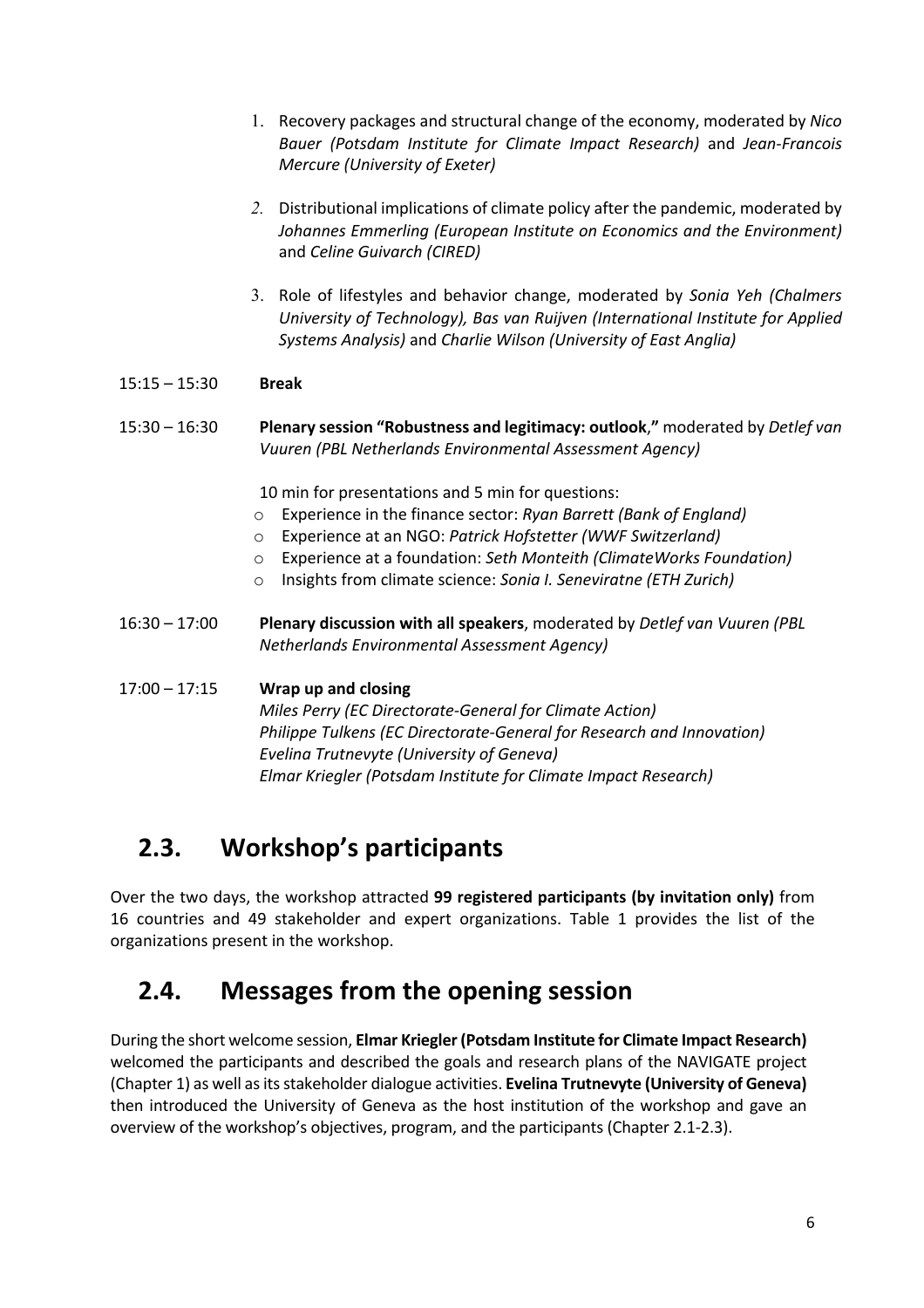| Organizations in climate policy,<br>business and civil society                                  | <b>NAVIGATE consortium</b>                                                               | <b>Research institutions outside</b><br><b>NAVIGATE</b>      |
|-------------------------------------------------------------------------------------------------|------------------------------------------------------------------------------------------|--------------------------------------------------------------|
| • Agora Energiewende                                                                            | • CIRED and CNRS, France                                                                 | • CICERO Center for International                            |
| • Bank of England                                                                               | • Chalmers University of                                                                 | Climate Research, Norway                                     |
| • ClimateWorks Foundation                                                                       | Technology, Sweden                                                                       | • Delft University of Technology,<br><b>Netherlands</b>      |
| · European Commission, Executive<br>Agency for Small and Medium-sized<br>Enterprises (EC EASME) | • Climate Analytics, Germany<br>• COPPE, Federal University of<br>Rio de Janeiro, Brazil | • Electric Power Research Institute,<br><b>United States</b> |
| · European Commission, Directorate-<br>General for Climate Action (EC DG<br>Clima)              | • E3Modeling, Greece                                                                     | • European Commission, Joint<br><b>Research Centre</b>       |
|                                                                                                 | • International Institute for<br>Applied Systems Analysis,                               | • ETH Zurich, Switzerland                                    |
| · European Commission, Directorate-<br>General for Research and Innovation                      | Austria<br>· National Center for Climate                                                 | · Imperial College London, United<br>Kingdom                 |
| (EC DG RTD)<br>· Intergovernmental Panel on                                                     | Change Strategy and<br>International Cooperation,                                        | • Lawrence Livermore National<br>Laboratory, United States   |
| Climate Change (IPCC)<br>• International Energy Agency (IEA)                                    | China<br>• PBL Netherlands                                                               | • National Renewable Energy<br>Laboratory, United States     |
| · International Labour Organization<br>(ILO)                                                    | <b>Environmental Assessment</b><br>Agency, Netherlands                                   | . National Technical University of<br>Athens, Greece         |
| • International Renewable Energy<br>Agency (IRENA)                                              | · Potsdam Institute for Climate<br>Impact Research, Germany                              | • North Carolina State University,<br><b>United States</b>   |
| • SHURA Energy Transition Center                                                                | • RFF-CMCC European Institute<br>on Economics and the                                    | • Pacific Northwest National<br>Laboratory, United States    |
| • United National Economic<br>Commission for Europe                                             | Environment, Italy                                                                       | • RAND Corporation, United States                            |
| • United Nations Framework<br>Convention on Climate Change                                      | • University of East Anglia,<br>United Kingdom                                           | • Resources for the Future, United<br><b>States</b>          |
| • World Economic Forum                                                                          | · University of Exeter, United<br>Kingdom                                                | • SINTEF, Norway                                             |
| · World Meteorological Organization                                                             | · University of Geneva,                                                                  | • Stanford University, United States                         |
| • World Bank                                                                                    | Switzerland                                                                              | · University of Miami, United                                |
| • WWF Global                                                                                    | · WiseEuropa, Poland                                                                     | <b>States</b>                                                |
| • WWF Switzerland                                                                               |                                                                                          | • Vietnam Initiative for Energy<br>Transition, Vietnam       |

Table 1. The list of organizations whose representatives were registered for the workshop

In his welcome speech, **Philippe Tulkens (EC Directorate-General for Research and Innovation)** suggested that the models have never been so popular because the COVID-19 pandemic improved the general awareness about their usefulness for policy making and increased public trust in the work of scientists. This was likely to have a positive spillover on climate modeling in terms of understanding and appreciating its value and strengthening the links to evidence-based policy making. In his view, the workshop's focus on robustness, legitimacy, and transparency of models for climate policy assessment was extremely timely and he thanked the consortium for looking into this matter that EC Directorate-General for Research and Innovation strongly supported. He then spoke about how the pandemic had a profound impact on the climate modeling community by altering the key baseline assumptions on gross domestic product, employment, structural change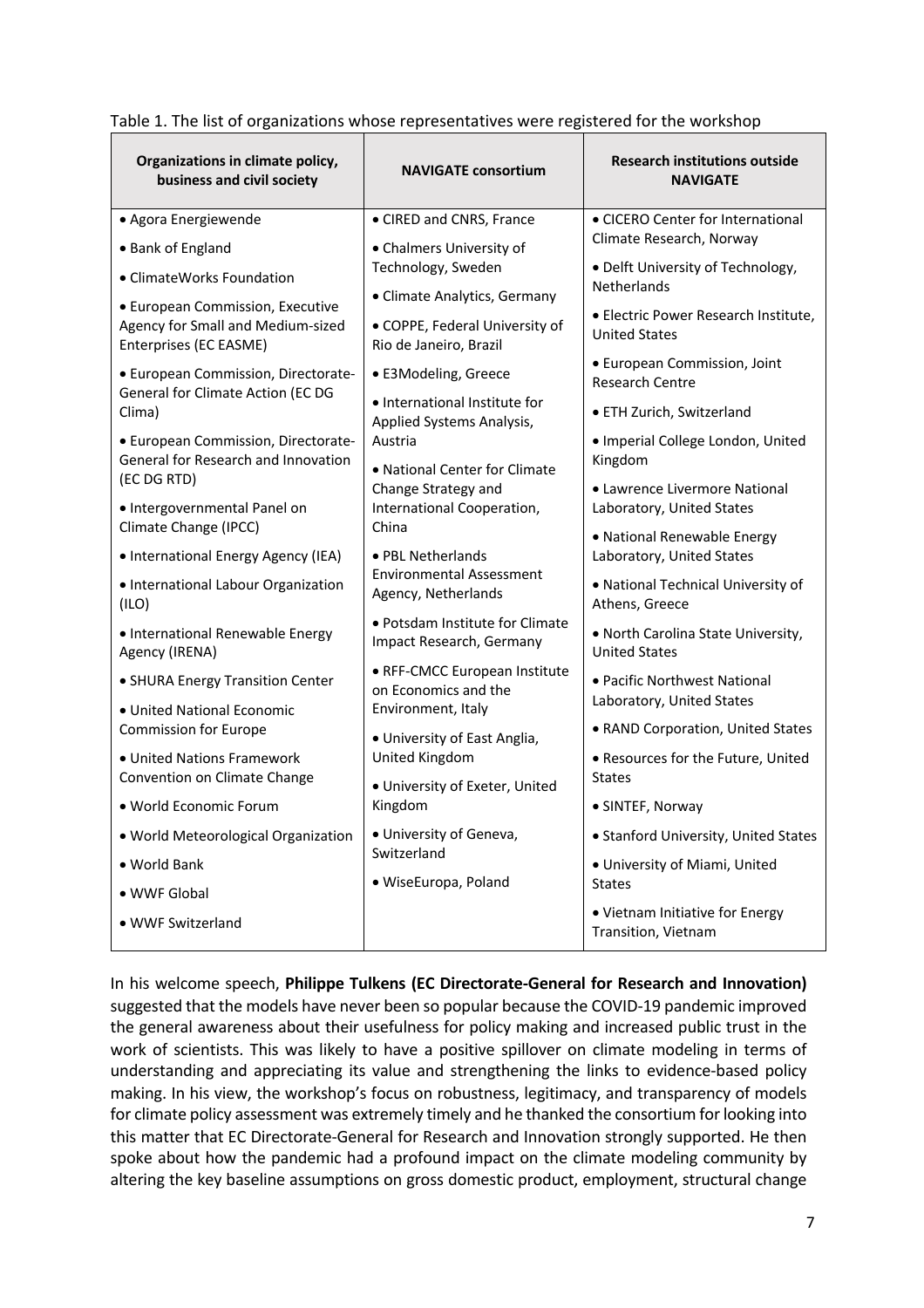of the economy, capital markets and key financial variables, distributional effects, and deeper changes across the society like lifestyles. He argued that this poses new questions on how to incorporate these impacts in modeling, especially when dealing with incomplete data, incorrect assumptions, and huge uncertainty about the path and duration of the pandemic with mostly "known unknowns" and a large amount of "unknown unknows". Finally, he suggested that the modeling work and its robustness will be critical for informing the recovery phase and therefore it is crucial for the modeling community to step up communication and outreach efforts towards governments, the public, and industry in order to ensure that the climate agenda is not forgotten in this critical moment. This could be done by providing timely and evidence-based arguments in support of green recovery packages and being more vocal about the risks of climate change.

During the first plenary session "Robustness and legitimacy: setting the scene," **Elmar Kriegler (Potsdam Institute for Climate Impact Research)** also argued that the approach of integrated assessment modeling is more relevant than ever today because it enables a quantitative exploration of response options to public policy challenges. He drew parallels between modeling for climate change and for the pandemic, where both types of models tackle policy challenges, but on very different time scales and with very different response options. Both types of modeling involve active participation from sciences and from policy, where scientific advice is perceived consequential, but in parts rejected as elitist and technocratic. Policies for climate change involve gradual, long-term economic and regulatory response, whereas the pandemic is characterized by mandatory and disruptive short-term behavioral policies. As the impacts of the pandemic can be expected to have long-term effects on the society, economy, policy, and hence climate change, he argued that climate policy and sustainable development considerations need to play central role for recovery policies and stimulus packages after the pandemic and for addressing the rise in inequalities due to both causes. The IAMs hence need good representations of structural change of the economy, shifts in consumption, transient processes after a shock, and inequality implications. Science-policy and science-society communication activities building on transparency and validity need to be strengthened too. He closed his presentation with a discussion about the various lines of connection between IAMs and social science research, for example, on adding the institutional dimension or policy sequencing into models.

**Evelina Trutnevyte (University of Geneva)** spoke about the relevance and key challenges for robustness and legitimacy of models in climate policy assessment. She started with a reflection on three decades of climate mitigation modeling, where the increasing number of modeling teams, more complex and higher resolution models, wider range of acknowledged uncertainties, and increasing computational power led to thousands of mitigation scenarios available for research and policy making. She demonstrated the challenge with preliminary results from an analysis of 1'550 systematically collected scenarios of global PV growth from two IPCC databases and 190 other scenario publications. Enormous uncertainty in PV growth by 2050 was discovered and a large portion of it could be linked to the general meta indicators of the scenarios (e.g. date, location and type of organization), assumptions on climate and technology policy, or modeling approach (e.g. type, boundaries, and constraints of the model), rather than to more specific modeling assumptions. She emphasized that finding ways to assess and document the robustness of models and scenarios and to ensure their legitimacy would help distill more robust findings given the enormous uncertainty and proliferation of scenarios. Then, she gave an overview of the survey results on robustness and legitimacy (Section 2.7).

**Roger Cooke (Resources for the Future)** introduced the risk perspective by asking whether you would put your children on an airplane in which the authorities had medium confidence that the chance of a crash was less than 10%. First of all, he contrasted three types of views to risk and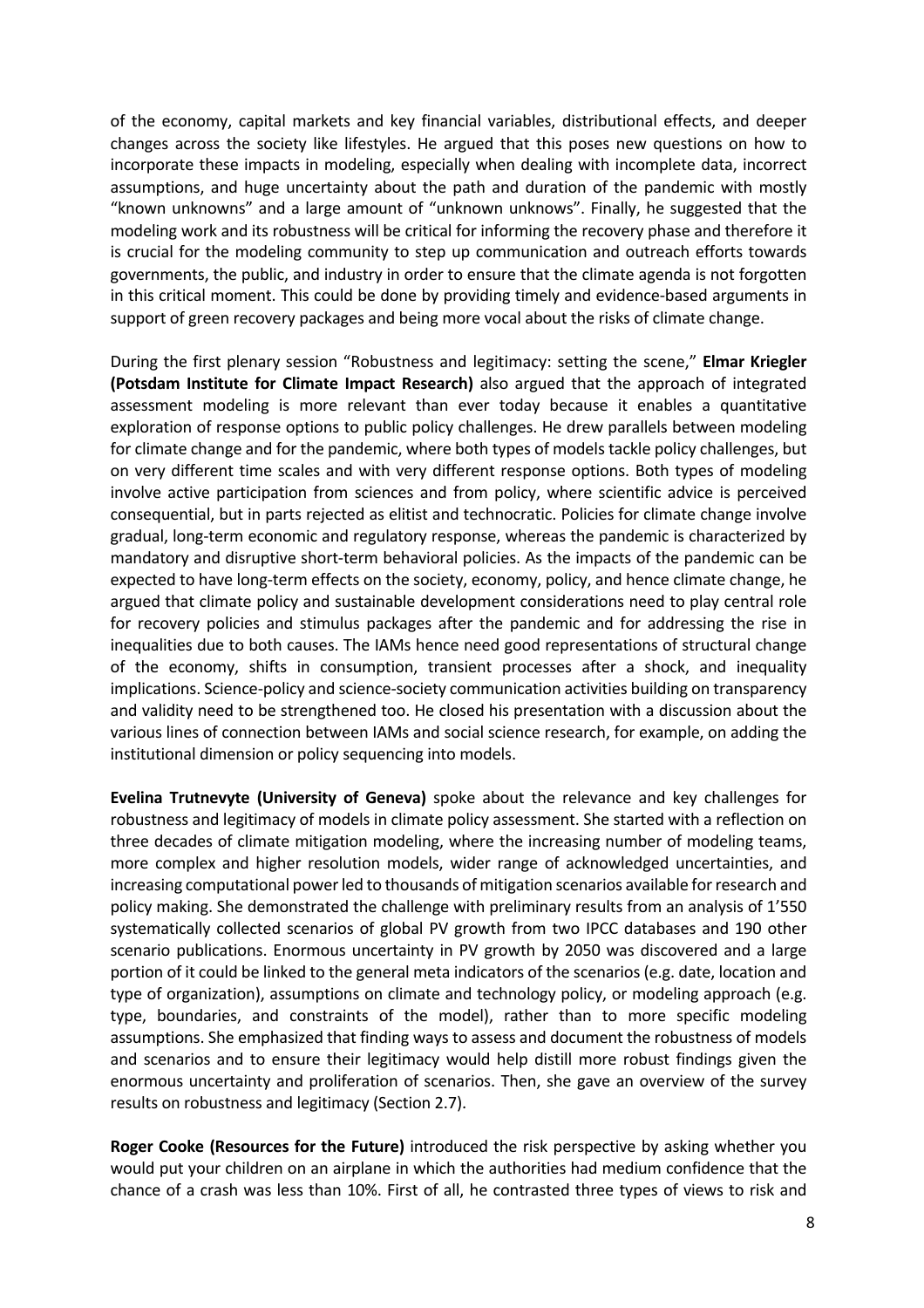uncertainty: the so-called Pollyanna's view that is consistently overly positive, the Chicken Little's view that is overly pessimistic, and the BOGSAT approach ("Bunch of Guys/Gals Sitting Around a Table"). In his opinion, the approach of the IPCC 5<sup>th</sup> Assessment Report with its statements that communicate qualitative probabilities (e.g. extremely unlikely, very unlikely) and confidence statements (e.g. high confidence) on the basis of qualitative synthesis of the authoring team's judgment is the closest to the BOGSAT approach. He then gave an example of the case of future sea level rise, where a structured expert elicitation in 2018 revealed broad uncertainties by the year 2300 and these uncertainties were larger than the full model spread of the IPCC  $5<sup>th</sup>$  Assessment Report. The elicitation of structured expert judgements proved valuable to cover the various types of views by Pollyanna, Chicken Little, and BOGSAT. He concluded with the need in climate policy assessment and modeling to look at the tails of distributions, to quantify the uncertainty, and then to communicate it.

**Julie Rozenberg (World Bank)** spoke about how models can be used to draw robust policy insights, especially in developing countries. She first argued that climate policy in the developing countries needs to be assessed together with the wider development objectives, and this assessment is especially difficult given rapid changes, competing objectives, and uncertain futures in these countries. She then contrasted two approaches: (i) "predict then act" where models are used to estimate future trends in order to define the best near-term decision and to evaluate how sensitive this decision is to the prediction, and (ii) the approach of decision-making under deep uncertainty that instead looks at the available strategies and decisions first, identifies the vulnerabilities of these strategies, and then aims to adapt the strategies to reduce the vulnerabilities. She then presented two studies where this approach of decision making under deep uncertainty was applied. The first study modeled the impacts of climate change on households and poverty and explored the uncertainty pertaining to the future demographic and social economic changes. The study revealed that most of the uncertainty was in the baseline, which is difficult to communicate. The analysis of the drivers of poverty reduction raised new interesting policy questions, e.g. if the drivers of poverty reduction interact with climate change impacts and policy. The second study focused on assessing how much countries need to spend in infrastructure by 2030, where they found that sometimes model uncertainties are bigger than the difference between the climate objectives. She then concluded that there is a need to explore more and to communicate better the interactions between climate objectives and the baseline, as well as to focus on the absolute outcomes rather than incremental changes compared to the baseline.

**Charlie Wilson (University of East Anglia)** argued that IAMs are increasingly influential, but their fitness for purpose is not visibly evaluated in an open-ended process of testing and improving the structural validity (if a model is an accurate representation of the system response being modeled) and behavioral validity (if the model outputs are consistent with observational data). He then presented an overview of various evaluation methods of IAMs since 1970s, including historical simulations, near-term observations, generalizable historical patterns, hierarchy of models, model inter-comparisons and diagnostics, sensitivity analyses, and improvements in model documentation and review. All these methods have their strengths and limitations. For example, some methods, like generalizable historical patterns or sensitivity analyses, can test overall model performance, but other methods, like historical simulations, only test a subset of causal mechanisms or spatial scales. Other methods, like hierarchy of models or model documentation and review, are open to the evaluation by the third parties, whereas model inter-comparisons and diagnostics involve learning within the modeling teams. After discussing the strengths and limitations of various methods, he proposed to move from single- to multiple-method concerted evaluation, and from ad hoc evaluation to synthesis, protocols, and visible reporting.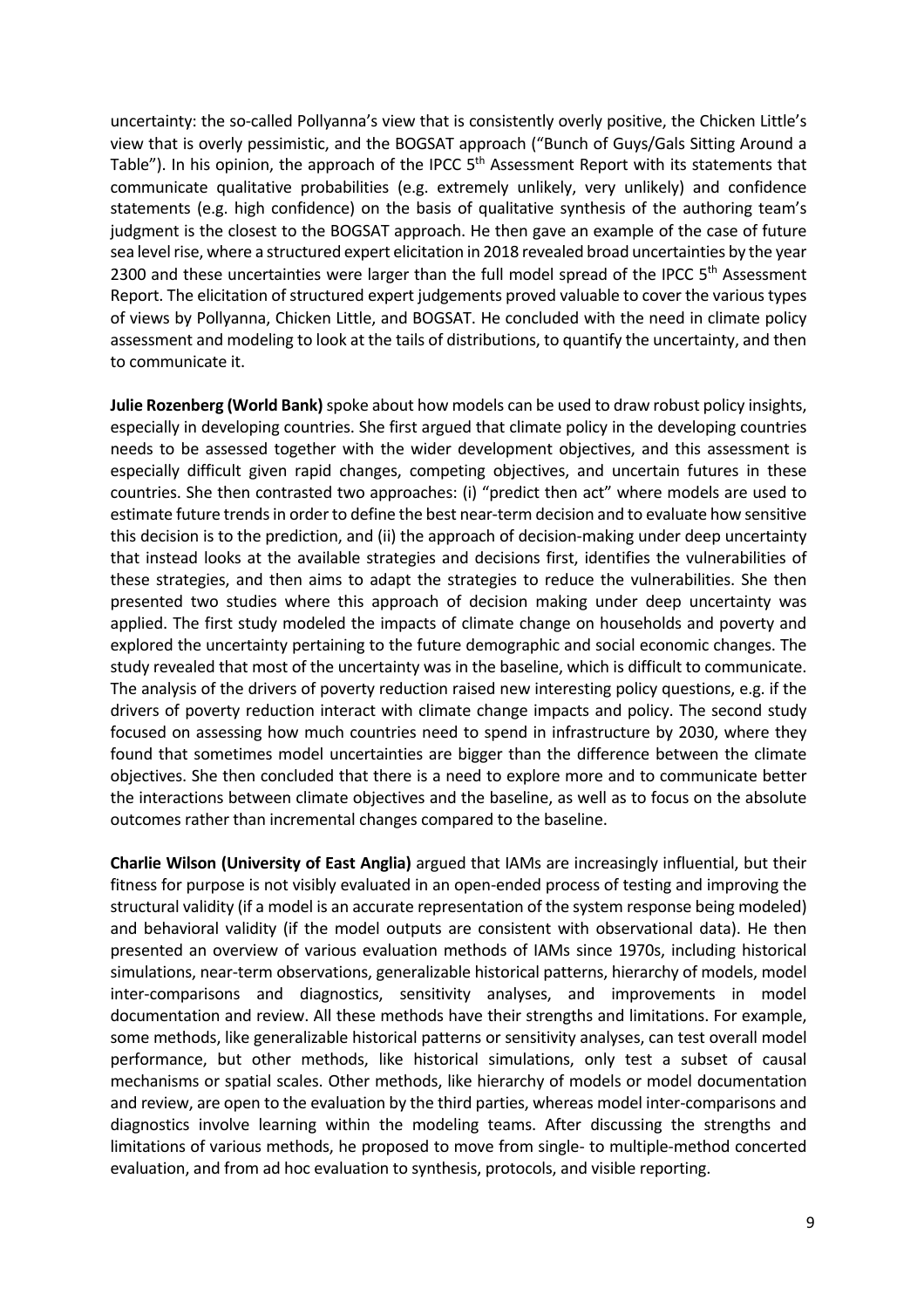### **2.5. Output from the group work on emissions gap**

#### **2.5.1. Robustness of existing evidence and areas for future work**

This group work session, moderated by **Volker Krey (International Institute for Applied Systems Analysis)** and **Detlef van Vuuren (PBL Netherlands Environmental Assessment Agency)**, looked into the robustness and legitimacy of the so-called emissions gap analysis, i.e. the difference between the emissions under current policies (*where are we going?*) and the emission trajectories consistent with the well-below 2<sup>o</sup>C or 1.5<sup>o</sup>C goals (*where do we need to be?*). The moderators first presented the key methods used and also some strong assumptions in the current analysis, related to the pathways linked to temperature goals (cost-optimal pathways, limited consideration of social-inertia, dependency on the assessment of negative emissions and discount rates) and related to the current policy scenarios (different methods focusing either on international consistency or national detail).

In terms of the robustness and legitimacy, multiple aspects were discussed. The initial discussion focused on the **use of national assumptions on national economic projections**. Nationally Determined Contributions (NDCs) and pledges are often based on specific country-level socioeconomic developments, which are not taken into account in the long-term temperature pathways. National assessments tend to compare scenarios based on national economic projections with those based on Shared Socio-economic Pathways (SSPs), despite possible large differences in underlying assumptions. In the discussion, this was indeed seen as an issue, although projects like COMMIT and ENGAGE are encouraging cooperation between global and national teams. This leads to better understanding of the differences, and possibly also adjusting the national and maybe global projections. It would be good if global projections could be updated more often.

In terms of **usefulness of cost-optimal scenarios as a reference for the emissions gap analysis**, the opinion of the participants was divided with arguments on both sides. The proponents of costoptimal scenarios talked about transparency of method and simplicity of scenario design as well as the normative nature of long-term pathways, which is consistent with the method. The ideal pathway, even if it cannot be reached, remains a good reference. The cost-optimal scenarios were judged suitable at the global scale, but clearly more problematic at the regional and sectoral scale due to equity issues. The opponents argued that cost-optimal scenarios present a false reference because what is in the policies is not necessarily cost-optimal, and cost-optimality can have many meanings that are not based on a single metric of costs and can include, for instance, biodiversity, climate, food, or air pollution. There is also evidence that historical trends were not cost-optimal. The issue from financial perspective is that different modeling methods lead to very different macro-economic implications, such as the scale of investments, increasing the debt or waiting for technology.

In terms of **legitimacy of current policy and NDC estimates**, a diverse range of suggestions were made, including improved equity considerations in modeling for effort sharing, ex-post evaluation exercises that are helpful for policy makers to assess past success, transparency of assumptions and methods, as well as the approval of the outcomes of the analysis. For instance, the IPCC reports are accepted by parties and therefore not disputed in the negotiations, in contrast to other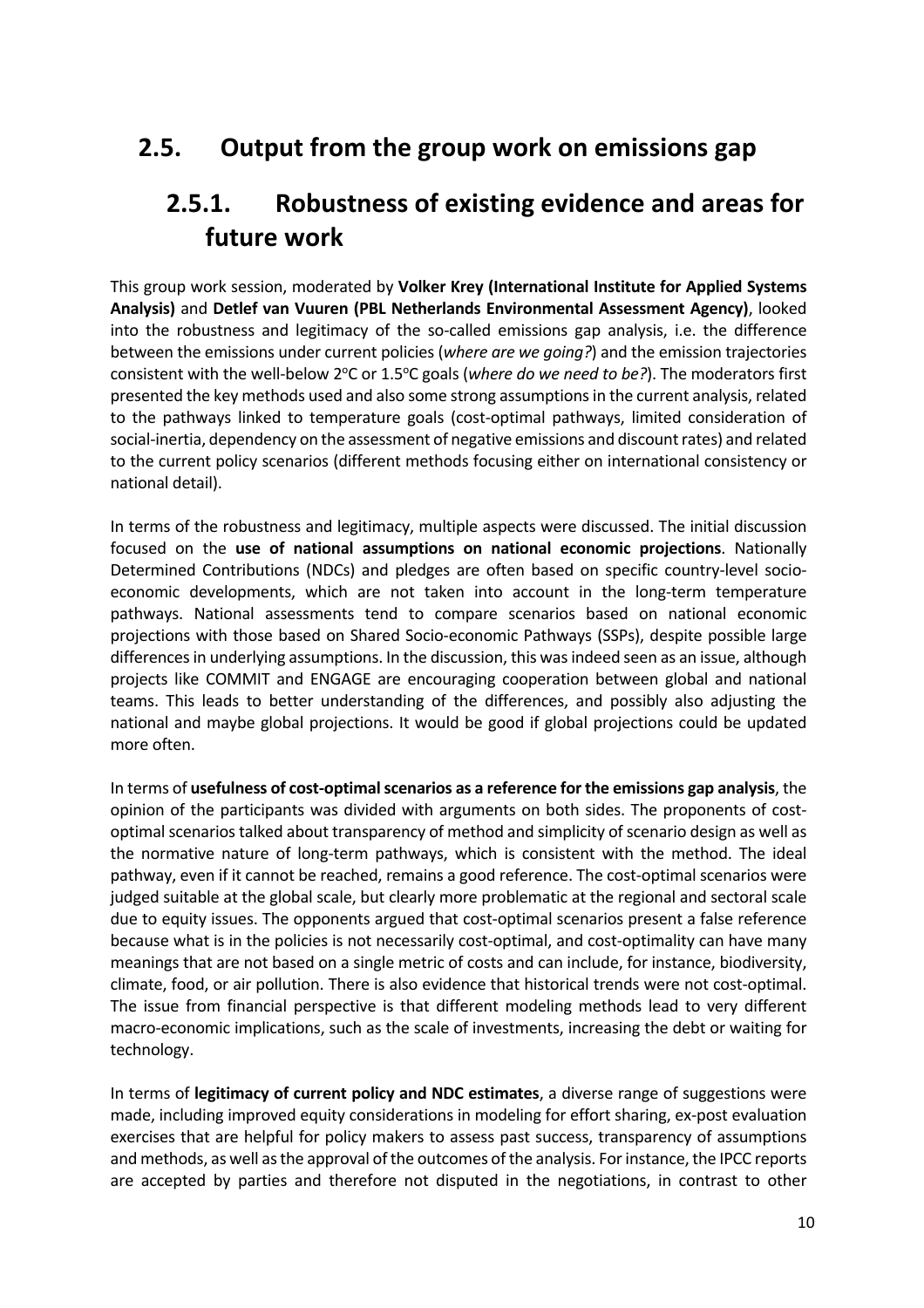analyses, including the UNEP Gap report. At the same time, there is a need for independent assessments, as it is hard to discuss country level results in the more official arenas. The IGST and projects like COMMIT are important, but one might need to think of ways to get these into the official negotiations. The open access to models was discussed here too, including the considerations if the funders would need to change requirements of grant agreements, or if effective open access requires good documentation. It was acknowledged that these are significant multi-year investments that are needed to make complex IAMs open access and there is limited funding for maintenance of energy systems models and IAMs (with some recent improvements).

In terms of **uncertainties and re-evaluation after the pandemic**, the key uncertainties to be taken into account when assessing emissions outcomes of NDCs are on socio-economic development, international cooperation, technology development, lifestyle and behavioral change, and changes in policy and governance. The group work participants unanimously voted that re-evaluation of current policy and NDC assessments after the COVID-19 crisis is required. It was then discussed how models could be made more robust towards developments of this kind in the future, including economic development and recovery, change in globalization in response to pandemic, postpandemic measures and stimulus packages, lifestyle and behavioral change (e.g. remote working), rapid disruptive changes, and the use of large scenario ensembles as a method.

## **2.5.2. Modeling-policy interface for legitimacy**

This group work session, moderated by **Michiel Schaeffer (Climate Analytics)** and **Jessica Strefler (Potsdam Institute for Climate Impact Research)**, looked into processes for ensuring modelingpolicy interface for legitimacy. The moderators first presented a brief introduction, highlighting an uncomplete set of five dimensions of legitimacy of models and their results in a policy making context: realism, relevance, fairness, transparency, and robustness. The discussion then focused on questions: (i) what additional dimensions or aspects are essential, and (ii) which, among those that were presented and discussed, are the highest priority and could potentially even disqualify a model or a result if missing. Most aspects brought forward by the participants were related to realism (representing state and trends of countries and sectors), relevance (timely and topical), and robustness with uncertainty. There are no general reasons to disqualify models, but there may be specific reasons for specific persons, and this could be further looked into using the results presented earlier in the opening session by Evelina Trutnevyte on solar PV growth scenarios (Section 2.4). Instead of disqualifying models, a practice of distinguishing different classes and levels of detail for different questions may be helpful.

In terms of **realism**, it was acknowledged that the models need to produce results that are recognizable, in particular in the national context. On the one hand, the models should reproduce the current state of and trends in energy system and land use for the stakeholders to recognize the data and to understand why the data is different from national inventories and other national and international sources. Models have to have the latest data and clearly show fundamental characteristics of the (national) economy, for instance, bioethanol in Brazil. Calibration to historic facts is usually useful, but can also be problematic: some trends change over time, for instance, the assumption that no technology can grow faster than 10% per year was invalidated by observed trends in renewable technologies. There are also differences to be understood in emissions inventories. Nonetheless, there is a window of opportunity in the background of the COVID-19 pandemic, where there seems to be raised confidence in models in general, from which the modeling groups could benefit. But the studies should be very carefully framed at a national level to "prove" suitability for a specific country.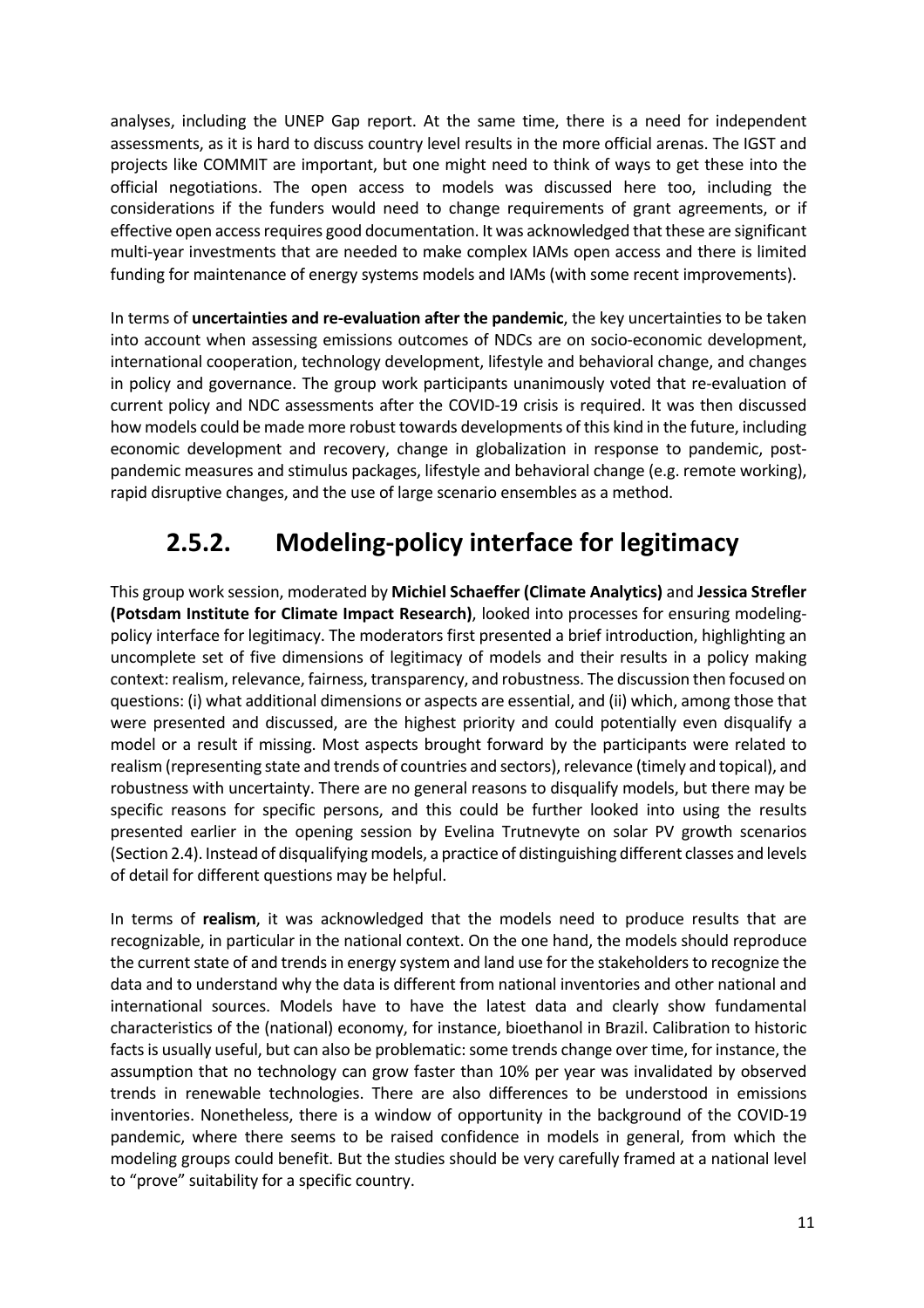In terms of **relevance**, the suggestions included the need for mitigation goals to be clear and timely, assessment of controversial and desirable mitigation options on the supply side and demand side, the explicitness about costs, (co-)benefits, investment needs, and returns on investment, as well as the assessment of impacts, damages, adaptation, together with the synergies and trade-offs. It was acknowledged that the policy makers and other stakeholders, including the financial sector, need timely results, which could be inconsistent with the desire for scientific robustness. However, such results may also be dismissed by stakeholders and countries that do not have full confidence in the institutions that produce them. Relevance is enhanced by speaking to the various sectors adequately. Indicators used may be robust (e.g. the effects of gross domestic product on mitigation actions), but not granular enough to be of use. This lack of granularity may also obscure the meaningful results and hide uncertainties apparent in more granular data that the stakeholders should be aware of. The modeling groups need to anticipate policy questions and prepare models and methodologies accordingly. The creation or loss of jobs due to policies is important information for policy makers, as are the distributional impacts. Results must relate to broader policy concerns and include co-benefits and synergies across policy domains.

In terms of **robustness and uncertainty**, a distinction was made among scientific basis of models (e.g. do models include the necessary technologies, policies, or granularity), understanding of models and the results (e.g. understanding the differences between models and robust patterns across models), and robustness of the results (e.g. how robust are the patterns, such as that the availability of nuclear power has little influence on mitigation costs). Many participants brought up a desired heterogeneity of models, and a need for honest assessment of how heterogenous is the selection of models and approaches in a specific study. If model structures are very similar, then the models agree and robustness in terms of models arriving at the same conclusions is very thin. Diversity does not only cover the selection of models applied in the study, but also the scenario space. Shared Socio-economic Pathways (SSPs) represent rather a sensitivity analysis than systematic exploration of scenario space, for example, when models do not cover different economic views, such as de-growth or at least no-growth.

In terms of **fairness,** three dimensions of interest were distinguished by the moderators: modeling of (i) the distribution of costs and benefits between countries and income groups, (ii) the fairness of mitigation action, including the distribution of economic costs, investments, other costs (e.g. jobs), co-benefits, and negative side-effects, and (iii) fairness of impacts and adaptation needs in terms of the distribution of climate risks, damages, adaptive capacity.

In terms of **transparency**, the moderators acknowledged the importance of a clear communication of assumptions and application of the sensitivity analysis, for instance, on which technologies are available and at which costs, potentials, and side effects. The key uncertainties for communication and scenario analysis were suggested to be socio-economic trends and SSPs, future costs and potentials, as well as the remaining carbon budgets. The open source and open access dimensions for model documentations were also mentioned.

## **2.5.3. Gathering new robust evidence on carbon neutrality**

This group work session, moderated by **Elmar Kriegler (Potsdam Institute for Climate Impact Research)** and **Christopher Weber (WWF Global Science)**, focused on carbon neutrality, that is, the goal of net zero  $CO_2$  emissions of a given entity (e.g. the World, country, region, company). This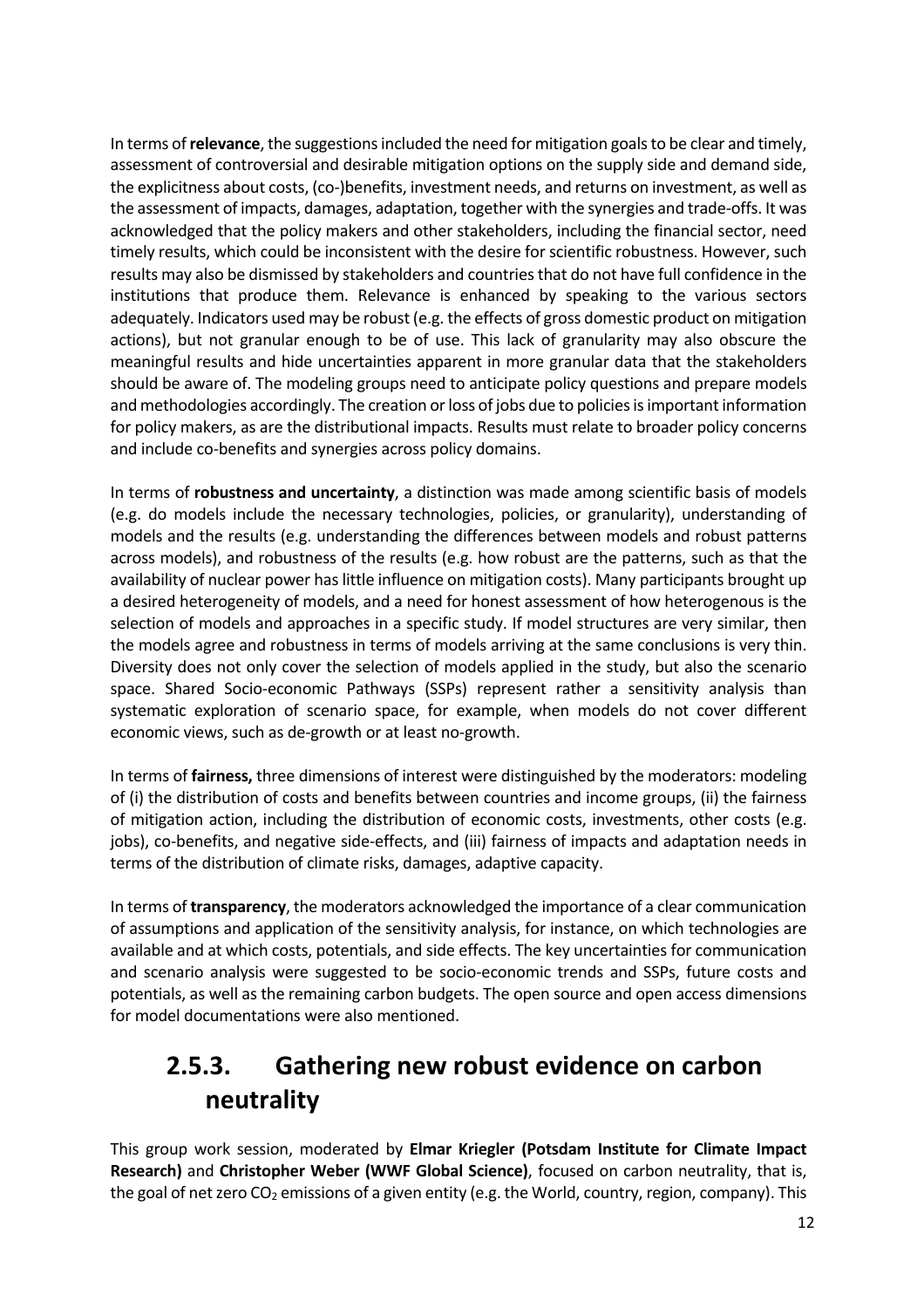goal can be based on direct emissions (production-based emissions; Scope 1) or based on direct and indirect emissions (consumption-based emissions; Scope 1-3). The first approach is more common. The virtue of net zero  $CO<sub>2</sub>$  targets is that they can be applied across scales, not only globally. The timing of the net zero is fairly robust against near-term policy assumptions, if temporary overshoot is allowed, but it can be earlier in delay scenarios, if peak warming limit is imposed. It is more robust than carbon budget estimates because  $+/-100$  GtCO<sub>2</sub> translate to  $+/-10$ years. National pathways to net zero  $CO<sub>2</sub>$  are explored in national energy models and IAMs, especially since the IPCC Special Report on  $1.5^{\circ}$ C warming, and it was a key piece in the Conference of Parties (COP 26). This target has long been common for non-state actors, for instance, Science Based Targets Initiative for companies or Net Zero Asset Owner Alliance for investors. The issues with net zero targets for non-state actors and similarly for countries revolve around the types of gases covered (accounting for non- $CO<sub>2</sub>$  gases or not; the use of global warming potential or dynamic accounting), timing (long-term, interim, and pathway as a target), offsetting (if allowable and to what extent), equity (who must move and at what rate), and technology dependency (e.g. carbon dioxide removal). It was also discussed how long the net zero  $CO<sub>2</sub>$  is to be maintained as it could also be seen as equilibrium or end state of society, possibly aiming for slightly below net zero CO<sub>2</sub> to compensate the remaining emissions of other long-lived greenhouse gasses. The role of carbon dioxide removal and how it relates to net zero  $CO<sub>2</sub>$  was also discussed.

In terms of **legitimacy of IAMs for exploring carbon-neutral futures** and pathways, the key modeling elements were perceived to be granularity (if necessary regions, sectors and technology details are covered to capture carbon-neutral systems at the scale of interest), systems and policy dynamics (if there is a sufficiently accurate description of the interaction between systems and policy pathways towards carbon neutrality), transparency and validity (if there is a publicly available and expert-reviewed model documentation at a high level and in detail, and what is the track record of applications), and uncertainty quantification (if there is an ability to explore parameter and scenario sensitivities of pathways towards carbon neutrality). The key variations in socioeconomic, policy and technology assumptions that should be explored in scenarios for robust assessment of carbon neutrality were suggested to be as follows: socio-economic pathways and inputs (including transformative ones); policy coverage, effectiveness, timing and heterogeneity; technology parameters and limits; alternative management practices; energy system (including energy efficiency and conservation, deep electrification, and sector coupling, biofuels), industry and buildings (including carbon capture and utilization, carbon storage in materials and buildings), and land (plantation versus sustainable forestry, agricultural practices, and soil organic carbon enhancement).

In terms of the **technology and sector perspectives**, it was suggested that carbon storage in materials is important to include. It has been missing so far and thus the full flexibility and bottlenecks in achieving net zero  $CO<sub>2</sub>$  are not visible. For example, refineries are needed to produce petrochemicals, but those can be replaced by biochemicals when introducing new biomass conversion routes, lowering utilization factors of petroleum refineries, and making them uneconomic. This indirect effect of introducing biofuel is as important as the direct effect. Same holds for green H<sub>2</sub> routes, for instance, when H<sub>2</sub> from solar PV drives electrolysis, or CO<sub>2</sub> from carbon capture and storage or direct air carbon capture and storage, outputting olefins.

In terms of the **regional dimension**, countries are asked alongside their NDCs to provide long-term development strategy for low greenhouse gas emissions and every country then decide how it will achieve its target as there are many different pathways. The parties need to be specific with their interpretation of net (zero) emissions in declaring their ambition as otherwise it can have various meanings. The important topics for countries in the context of pathways towards net zero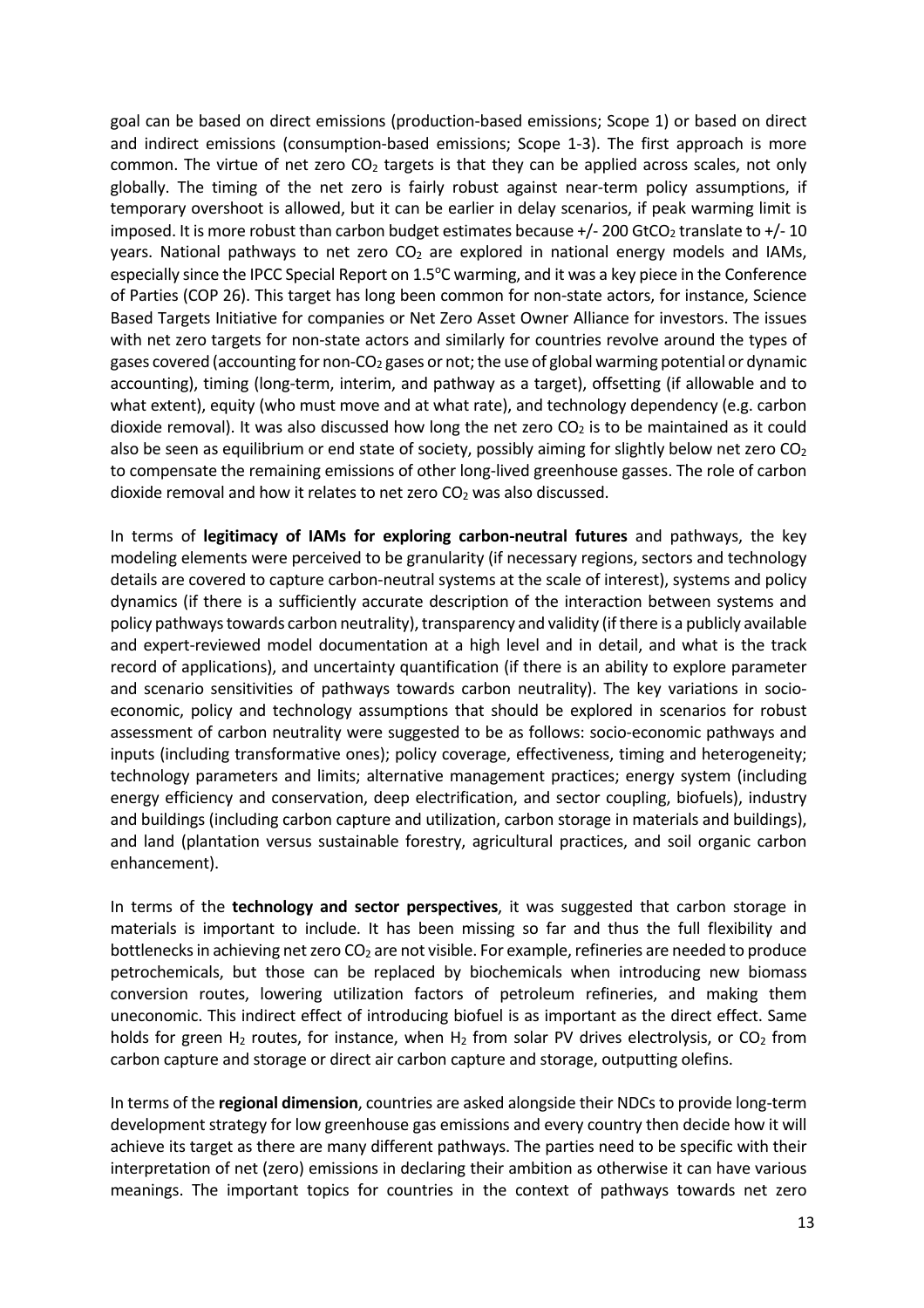emissions are cost reductions of renewable technologies and the role of biomass. Removals have not been discussed as much, but this is expected to change. In terms of how granular the regional dimension should be, the country level was perceived to be the most relevant for climate policy makers, but it is less clear for non-state actors. Other relevant dimensions were on how leapfrogging could be assessed for less developed countries on combining development pathways with net zero targets, and how much residual emissions are wanted to balance regionally and sectorally and who would be balancing in terms of distributional and equity considerations.

It was discussed that there is a need for multi-model sensitivity analysis to explore these questions and inform policy making and for regional and sectoral target setting, as well as for both global and national modeling teams working in concert to link global target with national climate strategies (via global stocktake to temperature targets). National-level models, even relatively simple ones, are very important to support countries in the design of their NDCs and decarbonization strategies. Global models have showed that aiming for carbon neutrality sometime around 2050 is a robust target, and countries are now looking for tools that help them understand what carbon neutrality means for them, and design their own strategy. Global models are still very useful to consolidate and monitor progress, but in the short run, the focus should be on having tools to explore efforts needed at a national level. A wish was expressed that these tools and models could be simple enough to be used for robust decision making, that is, stress-testing the impact of different policies and public investment strategies to a wide range of uncertainties. On the other hand, they should be detailed enough to test other policies than just carbon prices. An open question remained if these models should be sectoral models or if they can be integrated at national level to strike the right balance between robustness and accuracy.

In terms of **transparency and validity**, the discussion, first of all, focused on the extent to which the models are fit for purpose. The International Energy Agency's model was discussed as an example: it has good granularity, systems and policy dynamics, but focuses on energy. Hence, it is of more limited value for the analysis of net zero  $CO<sub>2</sub>$ , which should include consideration of  $CO<sub>2</sub>$  storage in materials and terrestrial  $CO<sub>2</sub>$  storage. Further issues were raised on the transparency and uncertainty analysis of the model. Second, a trade-off between comprehensibility (and possibly robustness) as well as complexity was acknowledged as models cannot solve all key questions. There is a need for a combination and hierarchy of national and global models as well as a combination of "heavy" models representing necessary technological, sectoral, and policy processes in detail and "light" models for exploring key uncertainties. Analogy to the use of Earth system models and reduced climate models by climate modeling community was drawn here. Overall, it was seen important to invest in capacity building in countries and regions that are less advanced in research and modeling of transformation pathways to net zero CO<sub>2</sub>.

# **2.6. Output from the group work on informing climate policy after the pandemic**

## **2.6.1. Recovery packages and structural change of the economy**

On the second afternoon of the workshop, the group work sessions focused on informing climate policy after the pandemic and the role of models. The first session on recovery packages and structural change, moderated by **Nico Bauer (Potsdam Institute for Climate Impact Research)** and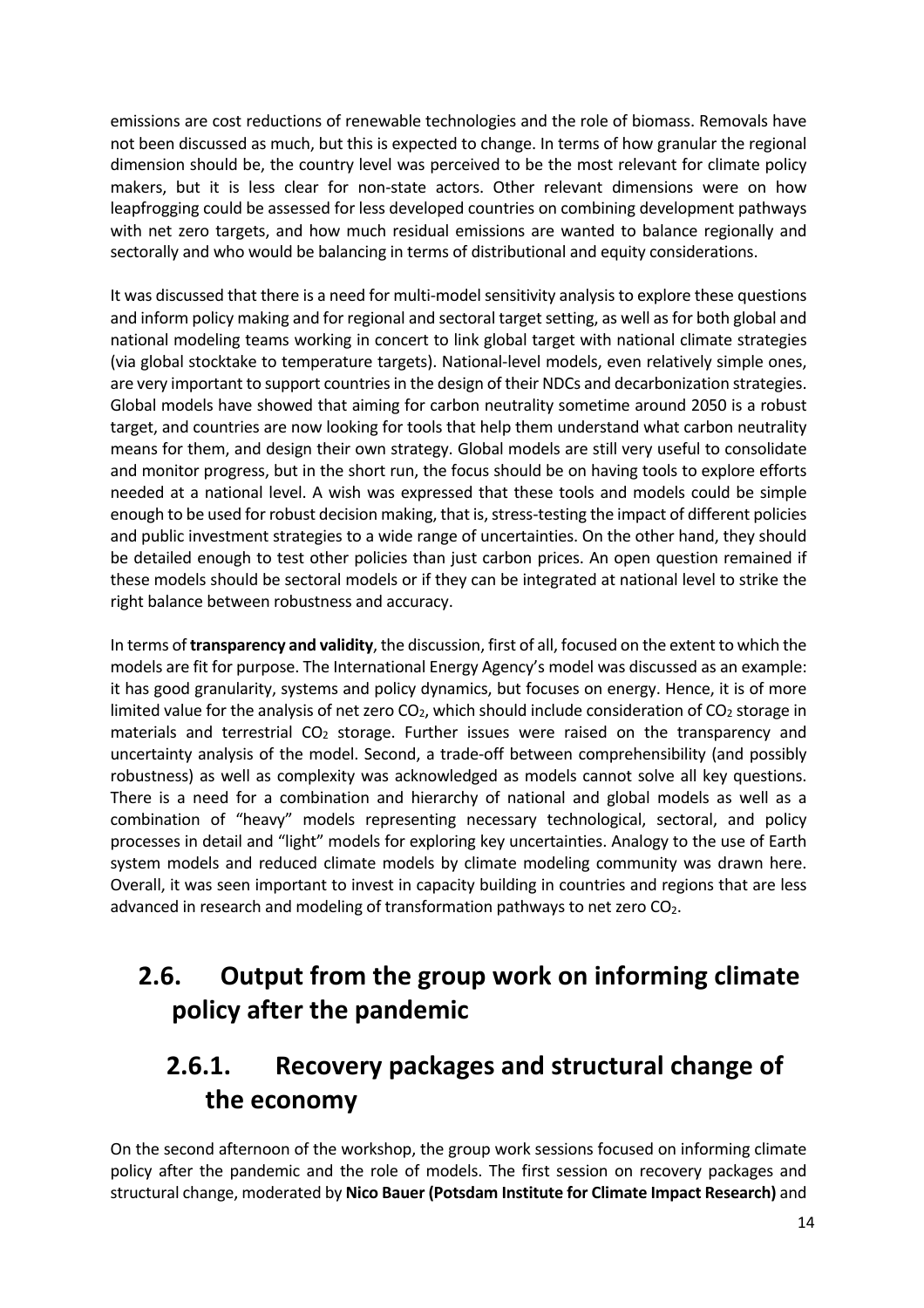**Jean-Francois Mercure (University of Exeter)**, started with the joint presentation by the two moderators on the key dimensions that are relevant for modeling. The first dimension was about the type of recession that could be expected after the pandemic, including the effects of the pandemic as well as of the lock down, supply and demand shocks, and disruptions in the supply chains and trade, and in the labor market and investments. The challenges before the pandemic were also acknowledged, such as partial recovery after 2008/2009 economic crisis, low labor productivity, youth unemployment and public debt in southern Europe, and interest rates that are lower than the growth of gross domestic product. The second dimension was on the shape of the macroeconomic recovery, where various possibilities are still open, such as V (temporary shock with fast recovery), W (long recovery with double dip recession), L (permanent reduction of economic activity), and J (recovery that is stronger than the shock). There are various drivers that feed into the shape of the recovery, such as monetary and fiscal policies, labor markets, and policy response, including Green New Deal. The largest structural changes could be expected in services, such as increasing productivity (e.g. home office, teleconferencing, e-payment), decreasing productivity (e.g. physical distancing in indoor spaces, mass gatherings), demand (e.g. tourism, transport, hospitality services), labor (e.g. health service jobs), as well as trends in manufacturing, such as shortening of the supply chains and unclear effects on globalization of consumer products. The shock, recovery and the structural change, can be implemented in models either by means of exogenous assumptions (e.g. anatomy of the shock, near-term trends and extensions, policy response) or as emerging recovery scenarios (e.g. dynamic response of the economy and structural change). Examples of previous and ongoing studies on modeling shocks and recovery were shown.

The discussion on the **shape of the recovery** revealed rather pessimistic expectations with most people expecting a long and bumpy road towards economic recovery (Figure 2). Some participants even expected a persistent reduction of economic growth and nobody expected a recovery that would lift economies above the previous growth potential. Most participants expected a reduction of service demand and a mixed picture on the productivity developments in the service sector. In the industry sector, most participants expected a shortening of international supply chains and trade. The Green New Deal was perceived as a credible political initiative that addresses the transition towards a sustainable economic system, but it was not seen as a mean to push the digitalization agenda.

What will the recovery dynamics look like?



Figure 2. Poll with 20 participants of the group work on how the recovery dynamics would look like.

The participants brought up a number of issues that mostly addressed **near-term and fiscal issues**, such as labor developments and business default, the role of debt for economic growth, or differentiation of private and public sector investments that are not fully captured by models. It was highlighted that the sum of announced stimulus packages is twice as much as during the 2008/09 crisis and a comparison with IAM investment requirements for climate protection reveals a difference of a factor of 30. The questions were also posed whether there could be a green recovery without public spending programs (particularly in the land-use sector). Some participants saw the introduction of a carbon tax as a challenge in the current economic crisis phase.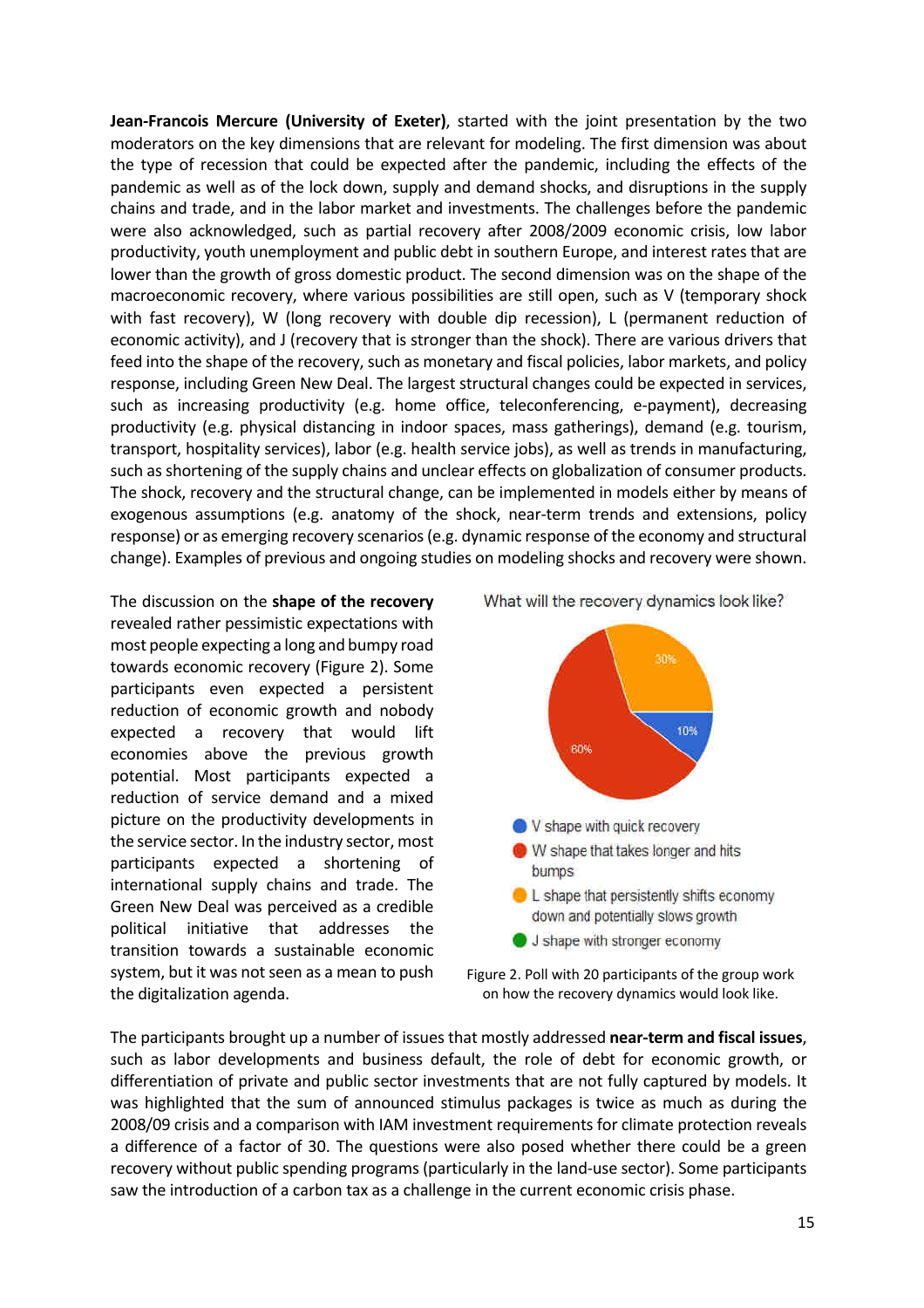Regarding **model legitimacy**, the question was brought up whether IAMs are appropriate tools given their high level of aggregation and long time steps. The models used particularly for the COVID-19 related issues in NAVIGATE are not typical IAMs with 5-year time steps, but are based on single-year time steps. For the NAVIGATE analysis, a strong recommendation was given that several different recovery scenarios should be developed, and the narratives of these recovery scenarios need to be well introduced because the outcome is still uncertain (Figure 2).

## **2.6.2. Distributional implications of climate policy after the pandemic**

This group work session, moderated by **Johannes Emmerling (European Institute on Economics and the Environment)** and **Celine Guivarch (CIRED)**, started with a presentation on the key issues related to the coverage of inequality in climate policy assessment after the pandemic. Three dimensions of inequality were acknowledged: distribution (income, wealth, between and within countries, intergenerational issues), impacts and vulnerabilities, and policy incidences. Some channels of the pandemic's impact on inequalities can be expected through employment and wages, capital income and wealth distribution (financial market dynamics, continued stock participation, and the equity premium puzzle), capital-intensive carbon-neutral and digitalized consumption goods, education, and digital divide. There is emerging evidence that a significant and persistent long-term increase in inequality are anticipated. The poor households are hit the most, and unemployment spike affects the lower skills more severely. The policies of fiscal stimulus have strong distributive implications in terms of transfers, social benefits, assistance for small and medium enterprises, social insurance systems, support for companies and self-employed, and monetary policy impacts on interest rates and equity premium. In terms of inequality in modeling for climate policy assessment, the models could for example consider wage premia and capital income dynamics, progressive climate policy costs, alternative policy instruments with different incidences, and analyze households by deciles, as well as include distribution of climate impacts more broadly.

The discussion afterwards focused on two questions: how the pandemic has changed inequality issues in Europe, within and between countries, and how this is interacting with the distributional implications of climate change impacts and climate policies. In terms of **the impact of the pandemic on inequality issues**, the participants saw that many different dimensions of inequality are affected: income, labor, geographic inequality, and the environment. The dominating channel of impact was perceived to be employment, acknowledging the interplay between education, employment, and inequality. For instance, in terms of the future of education of middle- and lowerincome households, ineffective online learning or homeschooling for some time could have trickledown effect, although the longer-term impacts are yet to be understood. Another example was discussed for the case of Brazil in terms of the design of the recovery packages. In terms of amounts of financing, the policies seem to be strong enough, but their reach and efficiency are not so effective, given lots of overlaps between policy instruments and low access to financing. There is an ongoing research by the COVID-19 International Small Business Study that gives some perspective on these policies for Brazil as well as for other countries.

In terms of the **interactions between the pandemic and distributional implications of climate change impacts and climate policies**, there are inequalities at very different levels within and between countries to be considered: gender inequality, health inequality, impacts on trade and trade policies, localization of production and hence labor, geopolitical implications, asymmetric sectoral impacts (e.g. air travel, tourism), and increased vulnerability because of the lockdown.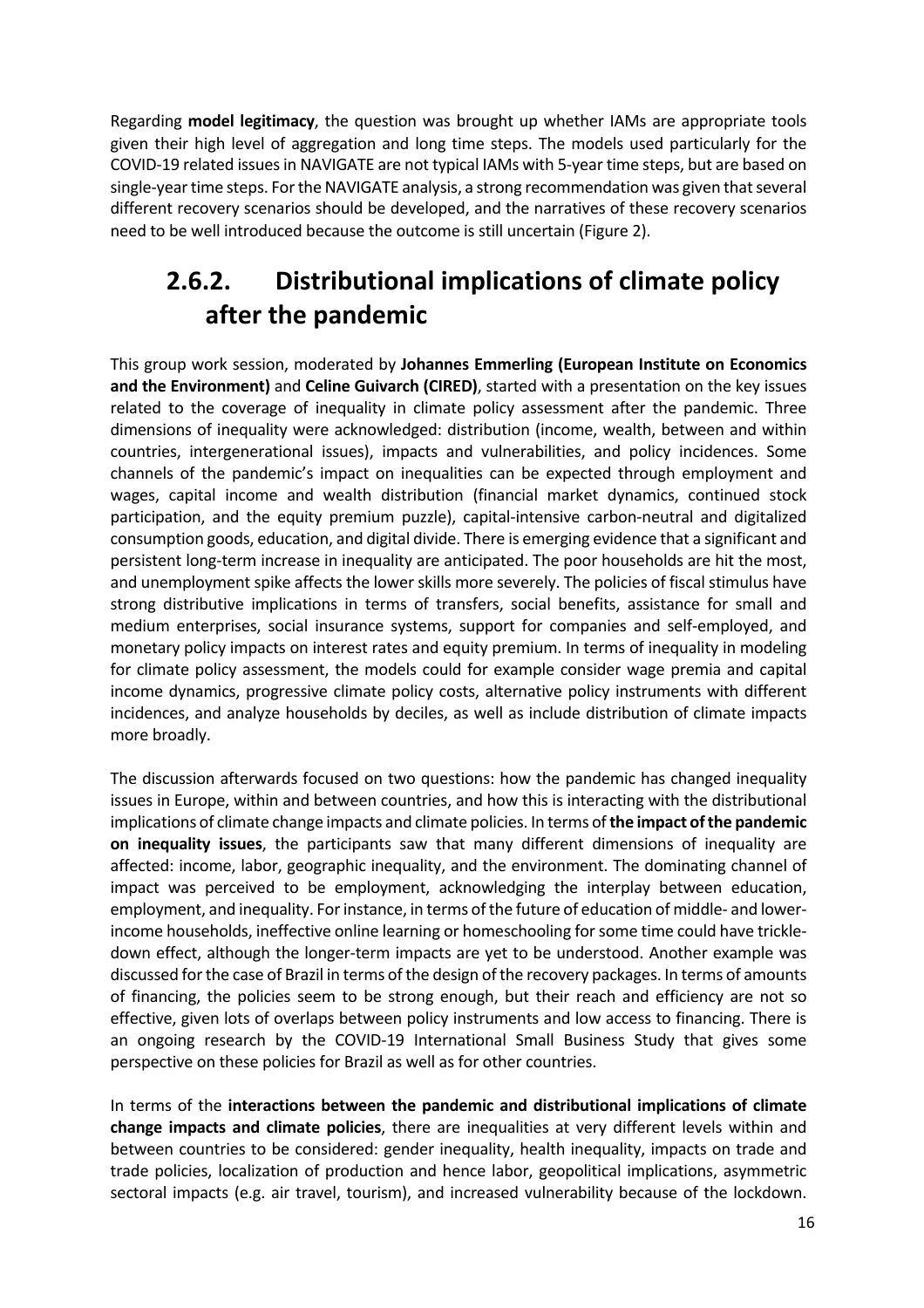There are lessons to be learnt from the pandemic for climate policies, for instance, that the policy responses can be much faster than previously thought or that air pollution and COVID-19 have brought attention to the pollution issue. It was perceived that now it could be the right moment for carbon tax because oil prices are low, but this would need to be done distributionally in a just and acceptable way. Policy packages for recovery that are being designed, often integrate elements of green recovery. Behavioral change during the pandemic and its policies has been unprecedentedly fast, throughout countries and populations, and shows how quick it can happen. There are still open questions how long the effects will last, and will the societies go back to normal. From a modeling perspective, IAMs are not able to model shocks, so other modeling methods should be considered, like agent-based models or network models. Overall, the evolution of the crisis is still largely unknown, and it is too early for precise or definitive conclusions. The least that can be said, is that the topic of inequality is taking even more importance than before. However, it remains unclear whether and how it affects the issue of distributive impacts of climate policies.

## **2.6.3. Role of lifestyles and behavior change**

This group work session, moderated by **Sonia Yeh (Chalmers University of Technology)**, **Bas van Ruijven (International Institute for Applied Systems Analysis)**, and **Charlie Wilson (University of East Anglia)**, looked into the questions of what does climate policy need to know about lifestyles after the pandemic, what are the challenges for modeling lifestyles after the pandemic to inform climate policy, and what are the implications for the robustness, legitimacy, and usability of current modeling approaches. After short introductions by the moderators, the inputs of the participants were collected via three poll questions:

- What does climate policy need to know about lifestyles after the pandemic?
	- 1. The lasting effect of the pandemic on lifestyles and emissions [vote score = 6.6/13]
	- 2. The effect of the pandemic on public acceptability of climate policies which directly or indirectly affect lifestyles [vote score = 5.5/13]

3. The effect of the pandemic on global convergence of lifestyles across countries [vote  $score = 4.5/13$ 

• What are the challenges for modeling lifestyles after the pandemic (to inform climate policy)? 1. The same as it was before the pandemic: better endogenous representation of lifestyles [vote score =  $7.4/12$ ]

2. Keeping track of empirical research about lasting effects of pandemic on lifestyles [vote  $score = 6.4/12$ 

3. Capturing inter- and intra-regional heterogeneity in post-pandemic lifestyles [vote score  $= 5.7/12$ ]

• How can IAM modeling of lifestyles improve robustness, legitimacy, and usability to be helpful for policymakers, business, and civil society?

1. Need for a much wider exploration of the future possibility space in scenarios and modeling [vote score = 7.9/12]

2. Ignore near-term reproducibility of IAM results and focus on capture long-term dynamics and path dependence [vote score = 5.1/12]

3. Improve the transparency, traceability and accessibility of the modeling itself as well as the design of participatory processes [vote score = 8.5/12]

In terms of **improving the modeling of disruptions and extremes**, it was acknowledged that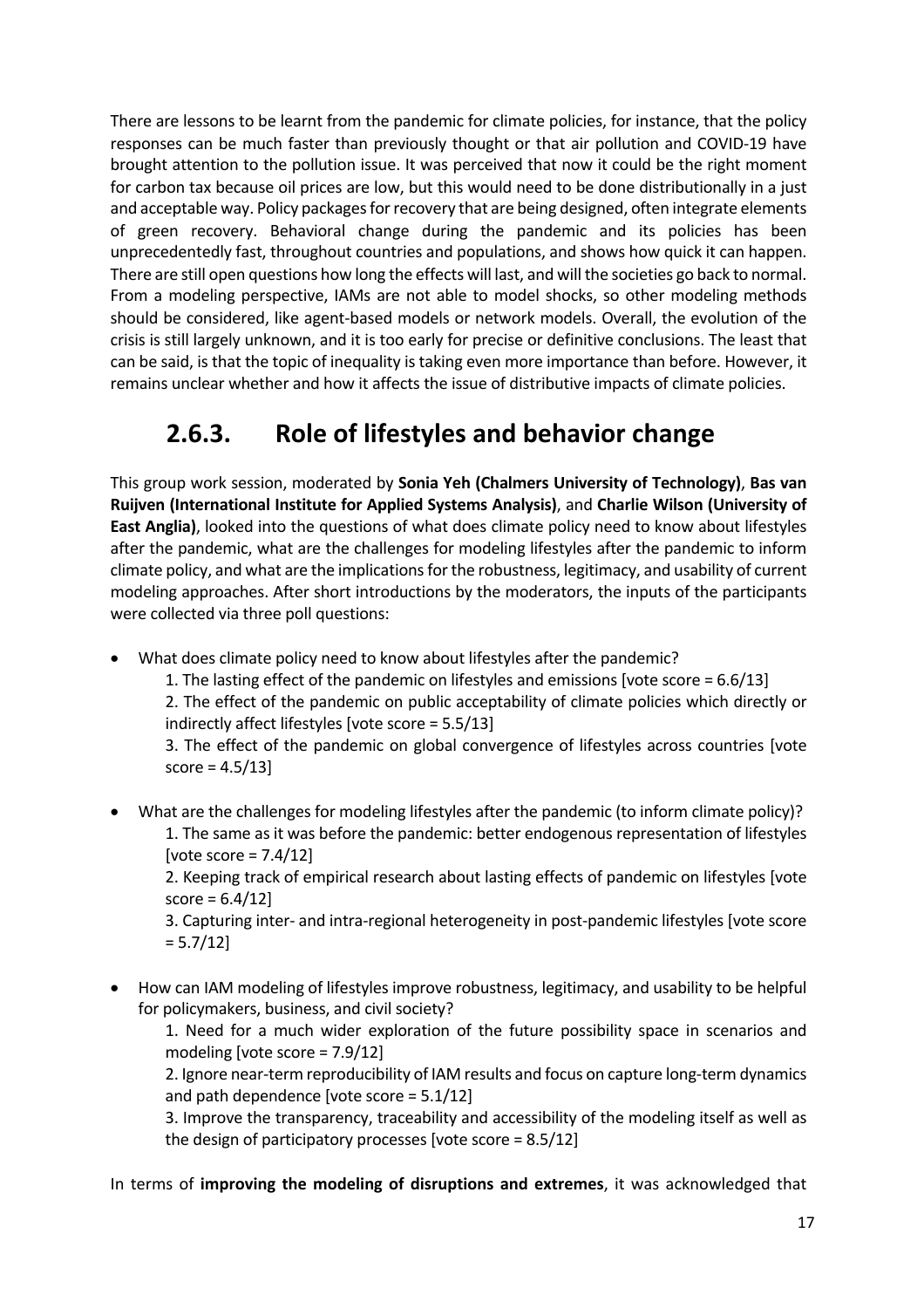scenarios and modeling have been caught unprepared in terms of pandemic impact on lifestyles (as have many other fields). IAMs were not designed to predict the future, but to explore the long-term implications. This has made it very clear that the IAM community needs to explore much more disruptive futures. The sharp shock nature of the pandemic requires modelers to think specifically about lasting impacts of short-term shocks. Modeling can and should pay more attention to futurists who explore future disruptions more systematically. However, there was no demand for lifestyle-shock scenarios prior to the pandemic. IAM community emphasizes consistency in scenarios based on observations in the past, but shocks reveal that our beliefs about consistency are often flawed or not very stable or robust.

In terms of **modeling lasting changes to lifestyles and related economic activity**, enduring impacts on lifestyles – particularly travel patterns – are relevant and should be modelable. There will be certainly enduring impacts of the pandemic which need accounting for. Modeling has looked at lifestyle changes (e.g. travel patterns), but not at short-term disruptions of this magnitude. Supermarket chains developing scenarios of consumer preferences and shopping behavior are not anticipating return to pre-lockdown and there is a clear anticipation of removing or reducing global supply chains. Economic slowdown and change in mobility practices (globalization) were happening over the past decade, with counteracting effects on energy, land, and emissions. The pandemic has intensified both trends with potential unintended impacts on emissions. The pandemic has also impacted behaviors which were common before as well as behaviors which are adaptive responses to the lockdown. It is unclear if the pandemic has changed the public appetite for more stringent climate policies, or for more regulatory top-down type policies.

In terms of **challenges for modeling lifestyles,** modelers treat demand often as a function of simple gross domestic product and price relationships. This is inadequate for capturing lifestyle change and disruption. Economic activity solely modeled by gross domestic product does not capture the real economy, particularly informal employment which is likely to rise significantly. Pandemic has sharpened inequalities of access to, for instance, digital infrastructure. Social heterogeneity is important for models to try and do a better job at capturing pandemic impacts. It is even more important for the most vulnerable to have a voice in the post-lockdown scenario and modeling efforts. There is a clear emphasis on risk, equity, impacts, and co-benefits. Social sciences are also playing an increasing role in UNFCCC discussions, and should do so in IAMs. Models optimize systems, whereas lifestyles are not amenable to optimization-based approaches. Any model solutions for a global optimum imply that regions deviating from this best trajectory are 'suboptimal' and this approach risks undermining the legitimacy of modeling, if regional lifestyles may not be optimal from a global emissions perspective.

In terms of **strengths and limitations of IAMs for modeling post-pandemic lifestyles**, the approach based on the hierarchy of models also recognizes that different models (used jointly) can be used for different purposes. IAMs cannot and should not do everything. Many different modeling tools are needed to explore response to the pandemic. Models which give rise to emergent behaviors are useful for defining scenario stories which IAMs can interpret and quantify. Pandemic has very clearly shown the interconnections between different activities, sectors, and countries. This highlights the importance of IAMs as system integration tools. Modelers often work in timesteps of 5-10 years, so they should distinguish whether these pandemic causes a short-term blip (which is barely noticeable and should not be modeled) or whether it causes structural change (which is definitely noticeable and should be modeled). Models have typically taken a longer-term interest in path dependence and inter-sectoral tradeoffs. But this is often mismatched with the needs of decision makers in particular sectors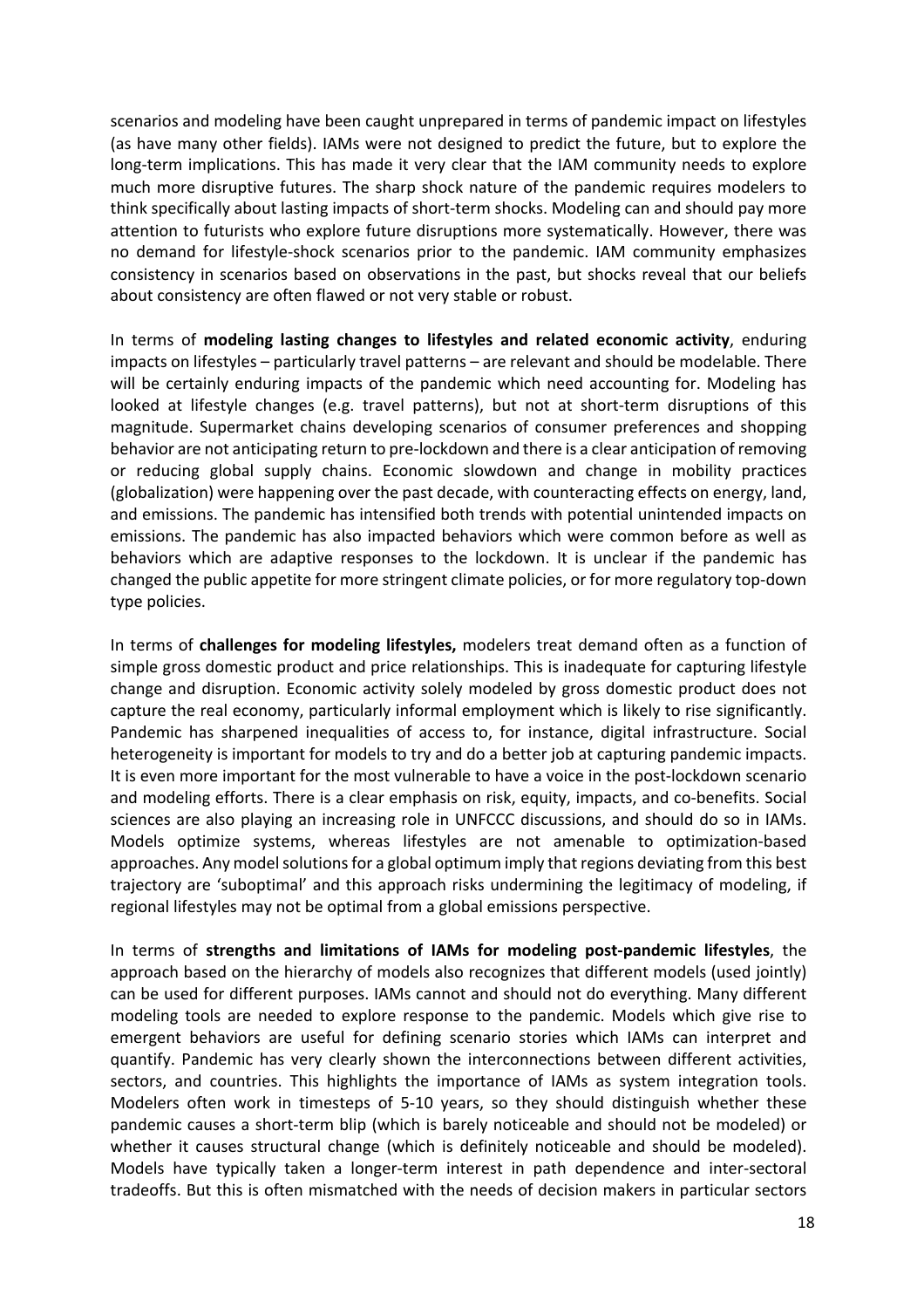(e.g. land-use planners) or climate policy makers. Regional IAMs are one useful tool for responding to the needs of policy makers. Therefore, the challenge is for modelers to move away from highly aggregated (in time and in space) tools to tools which are more closely aligned to the users' needs.

In sum, the group work concluded that enduring effects of the pandemic on lifestyles are likely, but not yet known. The effects of the pandemic on climate policy acceptability are possible, but not known either. The main research needs now are empirical (to track enduring effects) rather than modeling. There can be challenges for modeling if, and only if, the effects on lifestyles are long-term and/or if there is a need to better capture the underlying drivers, motivations and distributional impacts of lifestyle change. These modeling challenges simply add to a suite of existing challenges for better capturing lifestyles and other people-centered issues of equity, access, risk, co-benefits. But IAMs are not the only tools in the box, and should be used in conjunction with the other tools with relevant purposes and designs for lifestyle modeling. More generally, the IAM community should be more diligent and conscious in making models more transparent and communicate their limitations with respect to lifestyles modeling to make them useful for policy makers.

#### **2.7. Messages from the closing session**

The closing plenary session "Robustness and legitimacy: outlook" included presentations by the intended users of IAM outputs. **Ryan Barrett (Bank of England)** spoke about using the outputs of IAMs from the perspective of a central bank with the objective to assess impacts on the economy (e.g. inflation, growth, structural change), financial stability (e.g. whether there will be a financial crisis), and financial firms (e.g. how firms manage risks). He suggested that IAMs are suitable for macro-financial decision-making due to their energy and land use output granularity, standardization of climate outputs and modeling frameworks, and communication of the key scenario drivers and policy recommendations. However, in his view, the economic resolution and narrative are lacking in IAMs, including sectoral granularity (e.g. impact on gross value added, structural change), the range of outputs (e.g. impact on capital, labor, technology business investment, consumer spending), integration of transition and climate impacts, and effects of fiscal and monetary policy. IAMs also do not sufficiently cover regional granularity and disorderly pathways with policy fragmentation, delayed response, imperfect information, and frictions like unemployment, capital stranding, or inflation. In terms of legitimacy of IAMs, he argued that four elements are important: (i) addressing model uncertainty because a high agreement in modeling results could be due to similar structural assumptions in models; (ii) addressing parametric uncertainty, where carbon price and impact on gross domestic product could be also shown for different technology price assumptions and not only for the likelihood of reaching temperature targets, (iii) improving the understanding of outputs because outputs like carbon price are misunderstood and misapplied, (iv) improving transparency of model assumptions so that it is possible to understand what is driving the results. For the last point, he suggested that formats that are in between a high-level summary for policy makers and hundreds of pages of model equations would be useful. He finished his presentation by giving the example of the Network for Greening the Financial System that is working to produce new scenarios for macro financial analysis.

Patrick Hofstetter (WWF Switzerland) spoke from the view of climate advocacy, especially referring to the kinds of information that is necessary for national-level policy making. He gave examples of the complex knowledge gaps in the case of Switzerland, such as the impact of potentially abandoning herding cows in the Alps during the summer, avoiding reforestation on the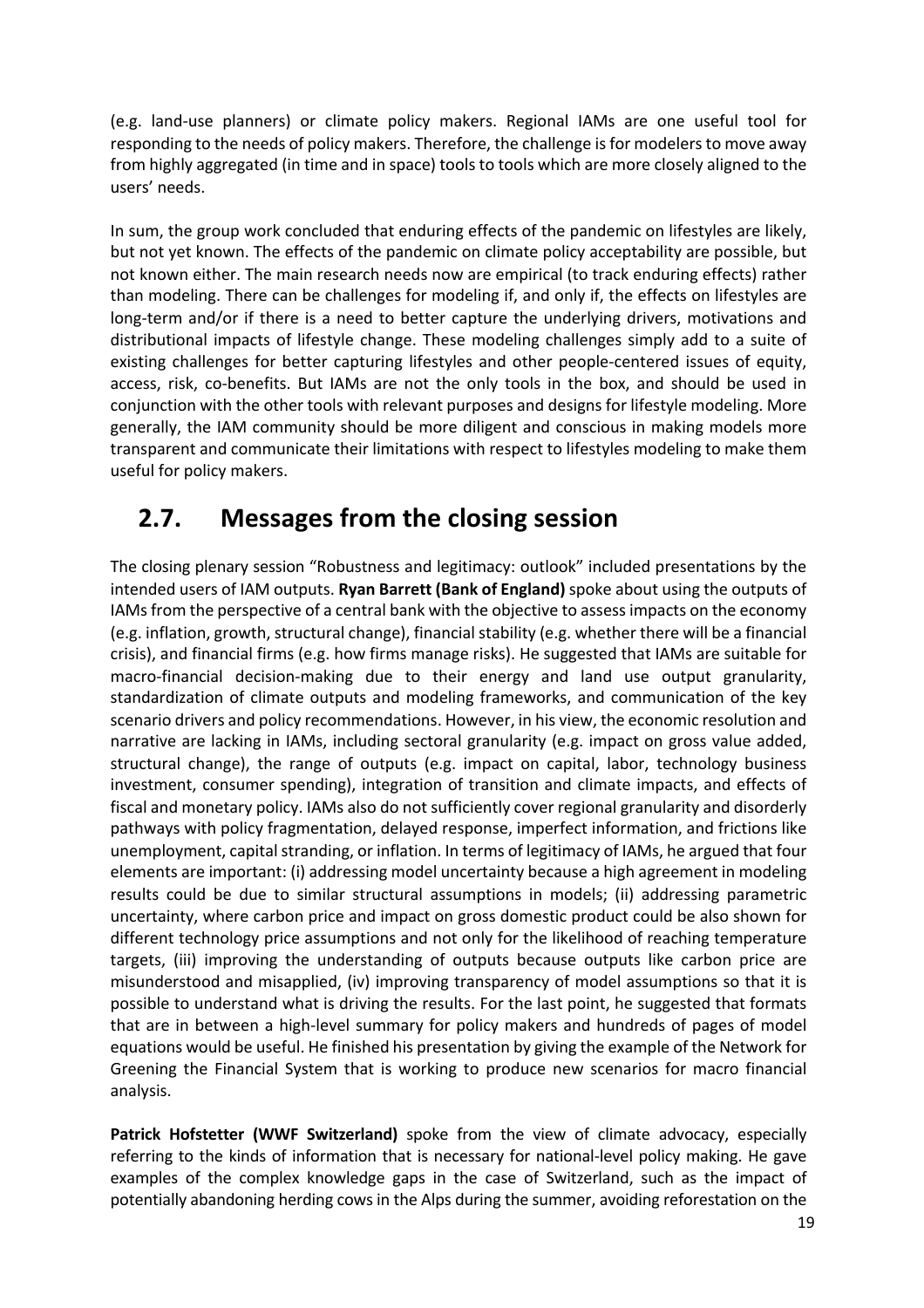meadows below the tree line, and accounting for the effects of soil carbon, forest carbon, and change in albedo. He argued that there is a need to make decision makers more aware of the their direct responsibilities by relating marginal emissions to concrete outcomes: for instance, if a new legislation mitigates 10 million tons  $CO<sub>2</sub>$ , how many premature deaths or how many climate refugees will this avoid. From his point of view, IAMs do not focus enough on the relevant policy level which is mostly national level. IAMs also do not allow policy makers to play with various applicable policy instruments to anticipate their potential impact. He argued that the existing models in Switzerland mostly focus on the economic and market-based instruments, but do not cover or poorly cover bans, standards, non-monetary incentives, or sufficiency. He also asked if barriers and loopholes as well as disruptions and shocks are considered in the models and whether they should be considered, especially if the models produce scenarios until 2060. He then argued that for policy makers distributional effects do not end at the level of household income and employment, and that there is a need to analyze the profits from an instrument and who carries the burden. He concluded his presentation suggesting that there is a need to be careful with the credibility of science, to avoid black boxes and be transparent about the models and parametric assumptions, to have decision makers in mind when selecting endpoints and scenario alternatives, to allow for creativity so that the sets of policy instruments and their features can be freely selected and modeled, and to include policy instruments that enable a fast transition.

**Seth Monteith (ClimateWorks Foundation)** spoke about the use of IAMs for amplifying climate philanthropy by means of education about the current situation and by means of discourse on where the funding should be allocated for mitigation. The level of funding in terms of spending per unit of abated tons of  $CO<sub>2</sub>$  varies between the continents as well as mitigation options (e.g. power, transport, forests, etc.) and it depends on the relationship with funding organizations, the capacity within the network of grantees, windows of opportunity for policy action, co-benefits for secondary goals, and financial or operational barriers. In terms of robustness and legitimacy of IAMs, he argued that expanding the use cases for these models comes with a risk and that there is a need to reflect whether IAMs are always the tool for new questions because these models need to remain true to their original use case and their development and maintenance are important for transparency. He spoke about the challenges in communicating results, especially when there is a risk of decision paralysis without guidance from those who understand the complexities. He also suggested that there is a need to update Shared Policy Assumptions because mixing and matching Representative Concentration Pathways, Shared Socio-economic Pathways, and Shared Policy Assumptions is not straightforward for generating a baseline that allows to assess policies. Further development of Shared Policy Assumptions and a continuous identification of policies to be included could result in more up-to-date baselines. He finished with suggestions for IAMs to improve sectoral representation for policy assessment, including industrial coverage and integration, aviation, shipping, and feedbacks between carbon dioxide removal technologies, land use, food system, and behavior.

**Sonia Seneviratne (ETH Zurich)** brought the perspective from climate science and in particular focused on including changes in extreme events in IAMs. She argued that the robustness and legitimacy of IAMs is strongly affected by the lack of inclusion of climate extremes because extremes behave differently from mean climate and the impact models may not cover them well. IAM land use scenarios affect climate extremes through biophysical feedbacks and not only through carbon cycle, but these processes are not integrated. Extremes affect ecosystems, for example, when a single fire or draught can destroy a large part of a forest and annihilate several years of CO<sub>2</sub> storage, or when extremes affect production of biofuels, food and realism of scenarios with Bio-Energy Carbon Capture and Storage. Extremes also affect people, for instance,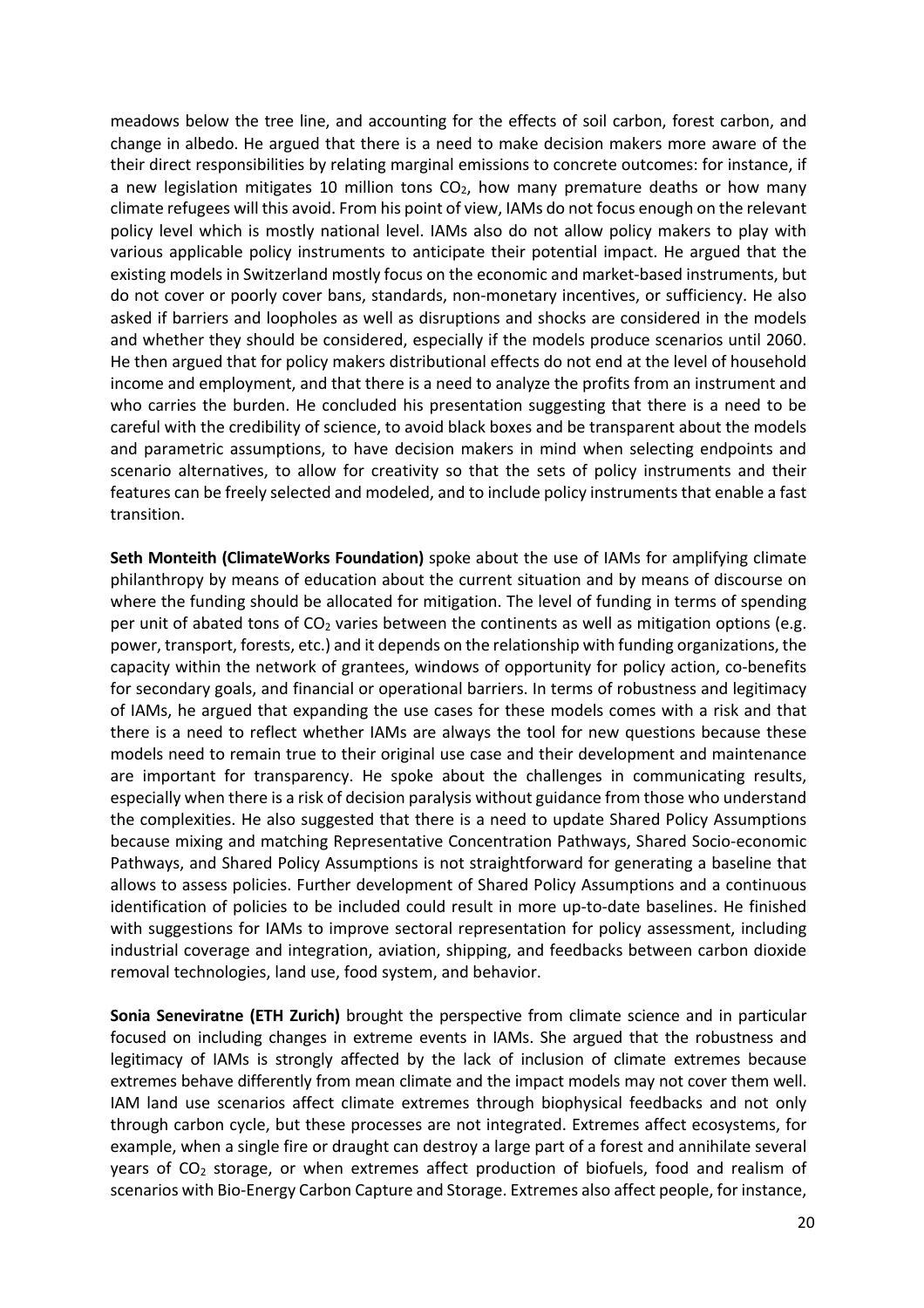when a heat wave or a heavy rain associated with tropical cyclone can kill people and destroy likelihoods. Single extreme events can also contribute to instability, conflict and migration, such as the Syrian drought in 2006-2011. Extremes can also affect energy production, when there is a lack of cooling for nuclear reactors or there is an increase in energy demand for conditioning during heat waves. She then spoke about the relation between global temperature and stronger warming of extremes in land hot spots. She reflected whether the changes in the land use from current IAMs are realistic given changes in extremes and what is the role of biophysical effects like albedo and evapotranspiration. She argued that the main issue for integrating extremes, including impact and feedbacks, in IAMs is the present decoupling between IAMs and Earth System Models, and wondered whether the progress could be accelerated using an emulator for climate models, including variability and extremes. She presented the Modular Earth System Model Emulator with spatially Resolved output (MESMER) and suggested that follow-up version of this model could include extreme indices. She concluded that such an integration of extremes into IAMs would be a new frontier for research and collaboration among Working Groups 1, 2, and 3 of the IPCC.

For the final closing comments, **Miles Perry (EC Directorate-General for Climate Action)** reflected on the new European Green Deal and recovery after the pandemic, where he stated that the work on the climate transition is not slowing down. He argued that such a rapid drop in growth and emissions after the pandemic is not sustainable and spoke about the role of IAMs for demonstrating mitigation pathways that would be more economically and politically sustainable.

**Philippe Tulkens (EC Directorate-General for Research and Innovation)** reiterated that, while the workshop was planned before the pandemic, it was extremely timely due to its focus on robustness and legitimacy as well as the impact of the pandemic in IAMs. He argued that transparency is central and that there is a consensus in the community aboutits importance, so now concrete steps to implement it are needed. He perceived that the NAVIGATE consortium is well placed to make progress in this area, but should go beyond model documentation. The consortium could consider proposing concrete and workable business models, where their income is not related to the restrictions of the usage of their codes by others, and the EC can work with the consortium on this question. He asked if the NAVIGATE consortium would agree individually or collectively to be fully transparent to the EC at least because this would be a good sign, appreciated by policy makers. In terms of robustness, he spoke about the concerted multi-level evaluations of models, which are already funded, but need to become more systematic and have a broader scope. As one example, he suggested to broadly look at ex-post evaluation of European climate policies since their inception in 2000, where concerted multi-IAM evaluations could have their place. In terms of communication, he suggested that policy advice needs to be policy relevant and timely and that the modeling community in European Union-funded projects could be ready to provide the right input when it is needed. The pandemic gives an unprecedented opportunity for the community to provide input into recovery packages, making sure that they are green and sustainable, and supporting Nationally Determined Contribution and long-term strategies due under UNFCCC. This possibly requires going out of the comfort zone and involving in more active communication that is adapted to the audience, including society at large, and is not limited to academic-style papers. Finally, he spoke about the modeling work that is needed to make sure that models are fit for reflecting the post-pandemic reality, including improvements in the demand sector (behavior change, lifestyles), structural change, inequality, shocks and integration with health models, as well as more controversial issues related to the key economic assumptions, such as selective degrowth or stable-state economy moving away from full employment.

**Evelina Trutnevyte (University of Geneva)** then summarized her highlights of the two afternoons.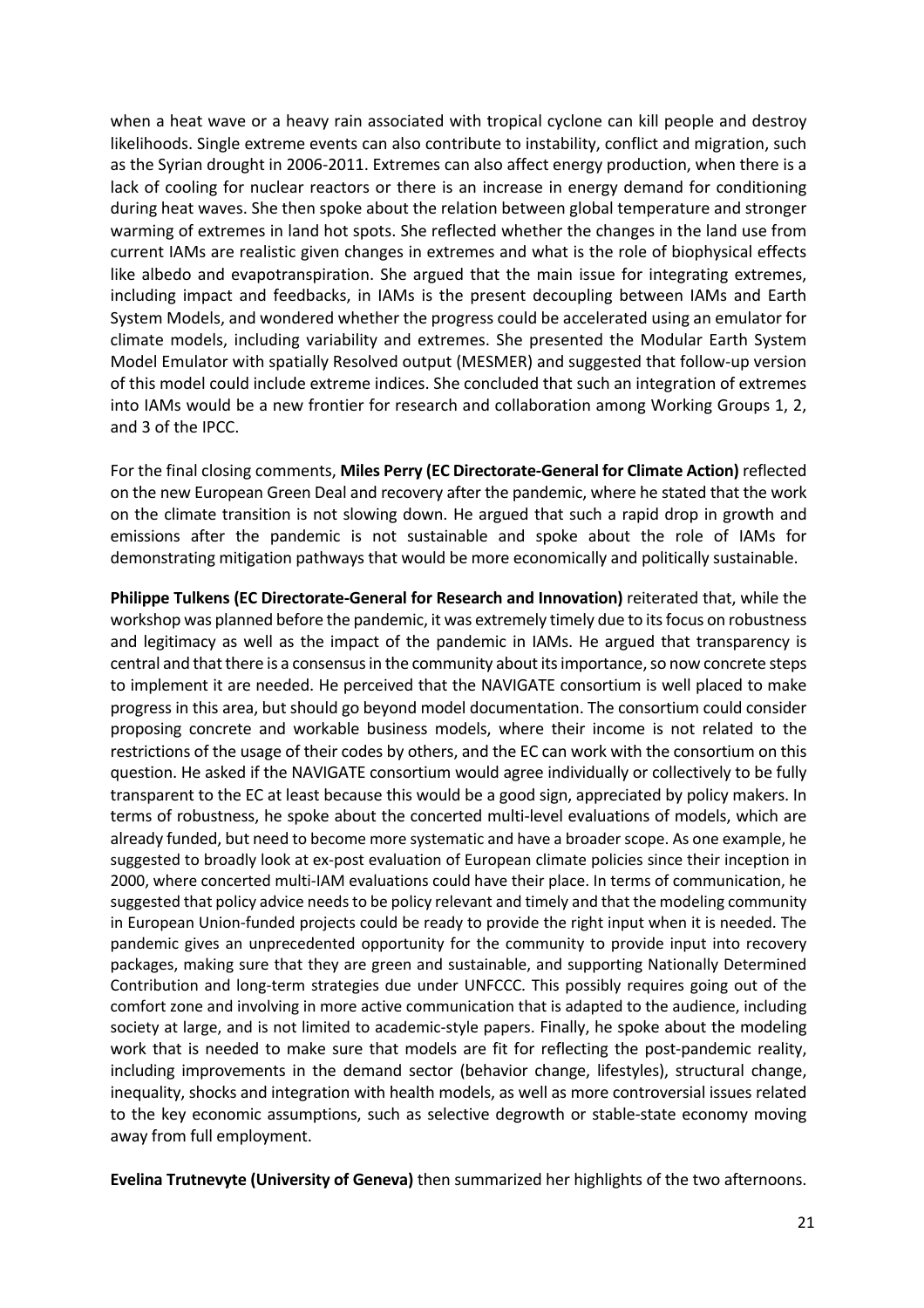In terms of robustness and legitimacy, there was an overall consensus in the workshop that this is a timely topic. It has become even more timely since the pandemic due to the momentum and appreciation of modeling for policy making, but this also raises the requirements to ensure robustness and legitimacy of models. From the workshop, the topics for suggested future work to improve robustness and legitimacy could be grouped in three categories: (i) further development of models, (ii) new methods for uncertainty, robustness, and evaluation, and (iii) matters related to the process and broader participation. In terms of model development, there were multiple suggestions during the workshop on how IAMs could be improved for robustness, including better representation of the effects of the pandemic, equity and distributional considerations, sector granularity, extremes and climate feedbacks, as well as ensuring that IAMs produce policy-relevant outputs, especially at the national level. In terms of methods for robustness, the suggestions included the hierarchy of simple and more complex models, methods from decision making under deep uncertainty, expert elicitation, multi-method concerted evaluation exercises, and ex-post historic evaluations. In terms of the process and broader participation, the workshop again showed that there is an inevitable momentum towards open access. The robustness and legitimacy, on the one hand, are ensured through peer review, science committees, and the modeling community exchanges, but there is also a need for broader use of models for education and discourse to grow the community and to ensure there is a two-way exchange between policy, stakeholders, and the modelers. She finished by saying that this workshop was exactly the attempt to create such a twoway exchange and thanked everyone for their extensive participation.

**Elmar Kriegler (Potsdam Institute for Climate Impact Research)** concluded the workshop by saying that the workshop showed the richness of topics that can be discussed with IAMs and hence proved the integrating role of models. IAMs can quantify the key drivers and policy impacts of interest, and they can also help dive deeper into specific topics. In terms of legitimacy, he reiterated the importance of transparency, where models like GCAM, Message, or MAgPIE/Remind move in opensource direction in addition to high-level documentation. Open-source approach requires extensive time and specific funds though. For robustness, a flotilla of models is needed where IAMs are like large tankers and there are many other smaller boats that address specific questions. Large models with high complexity can be used for policy analysis, whereas simpler models can be used for uncertainty analysis or for education. He then argued that the modeling community needs to take up the question of the pandemic. Finally, he thanked the participants and organizers and closed the workshop.

#### **2.8. Results of the online survey**

In order to collect wider inputs of the workshop participants as well as external stakeholders and experts outside the workshop, an open-ended online survey was distributed in February-May 2020. On the one hand, the survey was sent to all registered participants and invitees of the workshop, the NAVIGATE advisory board, the NAVIGATE consortium members, other H2020 projects (e.g. Locomotion, Paris Reinforce), and through the internal lists of stakeholders of the NAVIGATE members. On the other hand, the survey was distributed via the established mailing lists of the communities of Integrated Assessment Modeling Consortium, OpenMod, Decision Making under Deep Uncertainty, Sustainability Transitions Research Network, Strommarkttreffen, Energy and Social Science Network, and World Economic Forum's Expert Network.

The survey received 50 responses from 16 countries in total, including 36 researchers and 6 policy, 4 business, and 4 other stakeholders. There were 24 responses from integrated assessment modelers and 14 responses from other modelers. Three quarters of the responses came outside the NAVIGATE consortium.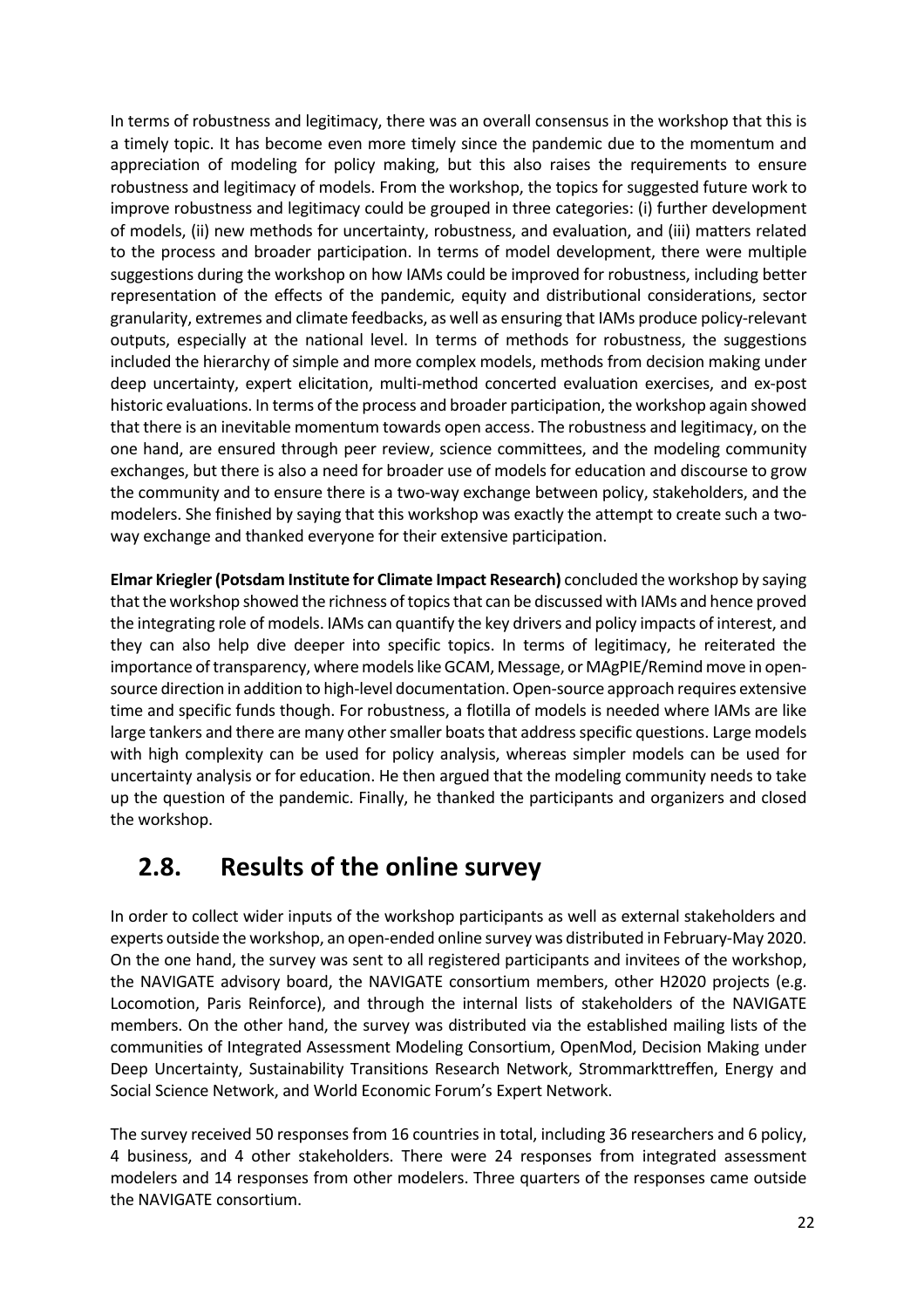Tables 2-4 present the summary of the results from the survey on the three key themes of improving robustness and legitimacy: improving models and methodologies, data and reporting, and communication and process. There were multiple topics that repeatedly emerged in the survey responses: the models should be fit for purpose as one model cannot be robust for all questions; there is a needed for extended sensitivity and uncertainty analysis; the data should be of good quality, up to date, and open; the models should undergo ex-post validation; the models, methods, and assumptions should be well documented, open, and reproducible; the limitations should be documented and communicated; the conditionality of model outputs to the assumptions should be transparent; the models should be driven by user demands; and the models and publications should be peer-reviewed. Divergences were also observed. Some respondents argued in favor of simple models that are understood and run easily, whereas others suggested that the complexity of climate policy requires comprehensive and hence complex models. In terms of reporting the results, some called for simple and short messages on main drivers and their effects, whereas others argued that models should be used for insights and thus the results would need to be communicated together with more extensive information about the assumptions and limitations. While there was an overall agreement about acknowledging uncertainty, some respondents argued that uncertainty analysis should be the tool to expand thinking to avoid a false sense of certainty, whereas others expected that robust models should not be too sensitive to uncertain parametric and structural assumptions.

| <b>Choice and</b>  | General                 | <b>Thematic</b>              | <b>Uncertainty and</b>       |
|--------------------|-------------------------|------------------------------|------------------------------|
| setup of models    | features                | features                     | sensitivity                  |
| <b>Purpose</b>     | <b>Decision options</b> | <b>Thematic improvements</b> | <b>Uncertainty</b>           |
| $\bullet$ Fit for  | · Wide variety of       | • Structural changes in      | • Extended sensitivity and   |
| purpose*; one      | technological and       | the human system             | uncertainty analysis*        |
| model cannot be    | behavioral options      | • Demand side in much        | • Should not eliminate the   |
| robust for all     | • Different types of    | more detail                  | uncertainties in the future  |
| questions          | climate policies        | • Distributional aspects     | · Meaningful, diverse        |
|                    |                         | · Political economy          | scenarios without            |
| Simple vs.         | <b>Transformation</b>   | • Some aspects of energy,    | anchoring                    |
| complex            | • Transformative        | agriculture, and land        | • Trends, insights, and not  |
| • Comprehensive    | change and option       | systems                      | numbers or predictions       |
| models with        | for a sustainable       | · Biodiversity issues        | · Identify mitigation        |
| greatest degree    | economy                 |                              | policies despite uncertainty |
| of complexity;     | · Non-linearities,      | <b>Climate</b>               |                              |
| serving to         | tipping points,         | • Permafrost thaw,           | <b>Other</b>                 |
| complicate rather  | synergies, dynamic      | nitrogen cycle and its       | • Stochastic                 |
| than simplify      | feedbacks, black        | impacts on vegetation,       | representations,             |
| VS.                | swans                   | phosphorus cycle, and        | conditional projections      |
| · Simple models,   |                         | implications of carbon       | • Stability under small      |
| but not simplistic | Granularity             | store                        | fluctuations in model        |
| · Understood       | • Sufficient            | • Effects of climate         | parameters                   |
| and run easily     | spatial, temporal,      | extremes                     | • Not overly sensitive       |
|                    | and sectoral            | • Afforestation and its      | under different types of     |
|                    | granularity             | effectiveness, e.g.          | uncertainties                |
|                    |                         | droughts, fire               |                              |
|                    |                         | • Ocean in the climatic      |                              |
|                    |                         | component                    |                              |

Table 2. Findings on improving models and methodologies for robustness and legitimacy (\* marks the themes that repeatedly appeared in the survey results with high frequency)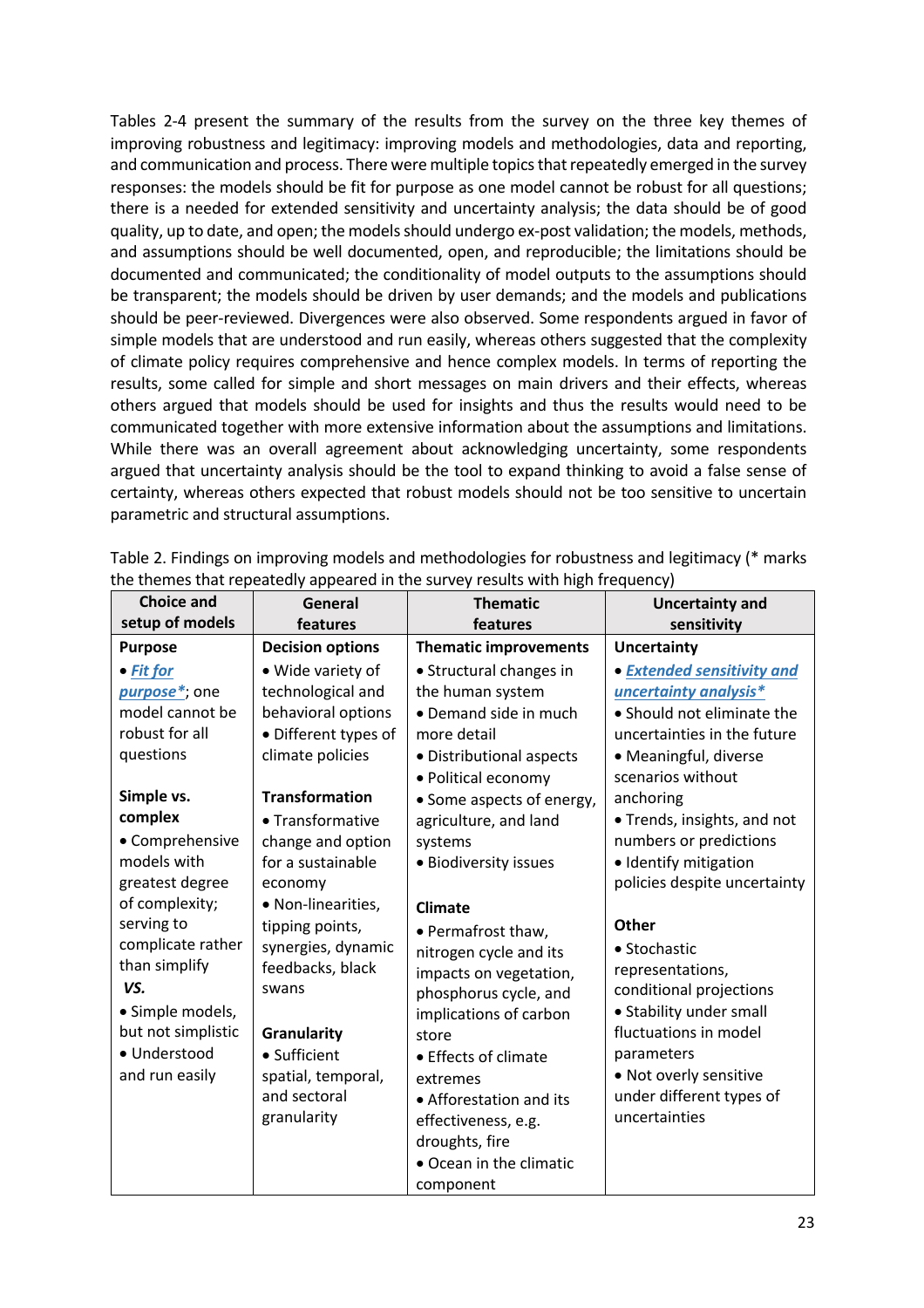Table 3. Findings on improving data and reporting for robustness and legitimacy (\* marks the themes that repeatedly appeared in the survey results with high frequency)

| Data and<br>validation | <b>Openness and</b><br>reproducibility | <b>Reporting</b><br>the modeling | <b>Reporting</b><br>the results                       |
|------------------------|----------------------------------------|----------------------------------|-------------------------------------------------------|
| Data                   | Open                                   | <b>Scope and</b>                 | Short messages vs. insights                           |
| · Good quality data*   | · Open data,<br>code,                  | <b>limitations</b>               | • Short messages on main drivers<br>and their effects |
| • Up-to-date data*     | documentation,                         | • What the <i>models</i>         |                                                       |
| with the latest        | model outputs,                         | can and cannot do*               | • Simple and yet capable to show                      |
| statistics and         | methodology*                           | and why                          | the complexity behind the scenes                      |
| sectoral analyses      | · FAIR: findable,                      | • Communicate                    | VS.                                                   |
| • Good base-year       | accessible,                            | routine omissions                | • Insights on causal relations,                       |
| calibration            | interoperable,                         |                                  | trade-offs, opportunities without                     |
| • Realistic            | and reusable                           | Methodology                      | adding own value judgement on a                       |
| assumptions            | • Documentation                        | • Transparent                    | certain solution                                      |
|                        | at two levels:                         | methodology and                  | • Communicate <i>limitations</i> * and                |
|                        | expert user and                        | assumptions*                     | sensitivities                                         |
| <b>Validation</b>      | high-level user                        | • Functioning of the             | · Detailed matching of results                        |
| • Ex-post validation,  |                                        | model and why it                 | with assumptions*                                     |
| matching the           | Reproducible                           | gives the results it             |                                                       |
| observed trends and    | • Ability to                           | does                             | Uncertainty vs. not too much of                       |
| impacts*               | reproduce* the                         | • Normative                      | it                                                    |
| • Comparison with      | outcomes                               | assumptions and                  | . Report <i>uncertainty</i> <sup>*</sup> not to give  |
| other models and       |                                        | inherent judgments               | a false sense of certainty                            |
| studies                | independently<br>from the              | • Explicitly address             | • Uncertainty is not fragility;                       |
| · Multi-model          | researcher                             | controversies                    | results are not predictions                           |
| comparisons;           |                                        | associated with prior            | • Serve to expand rather than                         |
| diagnostic work        |                                        | assumptions                      | narrow the range of policies and                      |
| • Verified structural  |                                        | • Model                          | approaches discussed                                  |
| equations, plausible   |                                        | comparisons as                   | VS.                                                   |
| reactions to           |                                        | tools to highlight               | • Not too sensitive to uncertain*                     |
| changes in input       |                                        | the                              | parametric and structural                             |
| data                   |                                        | complementarities                | assumptions and initial conditions                    |

Table 4. Findings on improving communication and process for robustness and legitimacy (\* marks the themes that repeatedly appeared in the survey results with high frequency)

| <b>Communication</b>                                                                                                                                                                               | Legitimacy                                                                                                                                                                                      | <b>Process</b>                                                                                                                                                                       |
|----------------------------------------------------------------------------------------------------------------------------------------------------------------------------------------------------|-------------------------------------------------------------------------------------------------------------------------------------------------------------------------------------------------|--------------------------------------------------------------------------------------------------------------------------------------------------------------------------------------|
| Focus on the users                                                                                                                                                                                 | Academic rigour                                                                                                                                                                                 | <b>One-way communication</b>                                                                                                                                                         |
| • Driven by user demands*<br>in order to be relevant, e.g.<br>effects on business, other<br>sectors of the economy, and<br>sectoral policies<br>• Adapt communication<br>strategy to the audience; | • Peer reviewed models, data, and<br>scenarios*<br>• Tested by a broader community<br>• Developed and run according to<br>the standards agreed by the<br>community<br>• Assessed by independent | • Direct and objective messages<br>• Science first, independent of<br>politics<br>• Issued by impartial institution<br>and supported by an authority<br>of actors                    |
| empirical testing<br>. Not only OECD and not<br>only experts<br>• Help interpretation;<br>interactive platforms                                                                                    | scientific committee<br>• Verified by academic scholars and<br>not by non-experts (including users)<br>• Track record of successful<br>applications to climate policy<br>analysis               | Two-way engagement<br>• Driven by user demands;<br>connected to policy debates<br>• Ask stakeholders for the most<br>relevant topics and discuss<br>model results, e.g. in workshops |

24 *Table continues on the next page*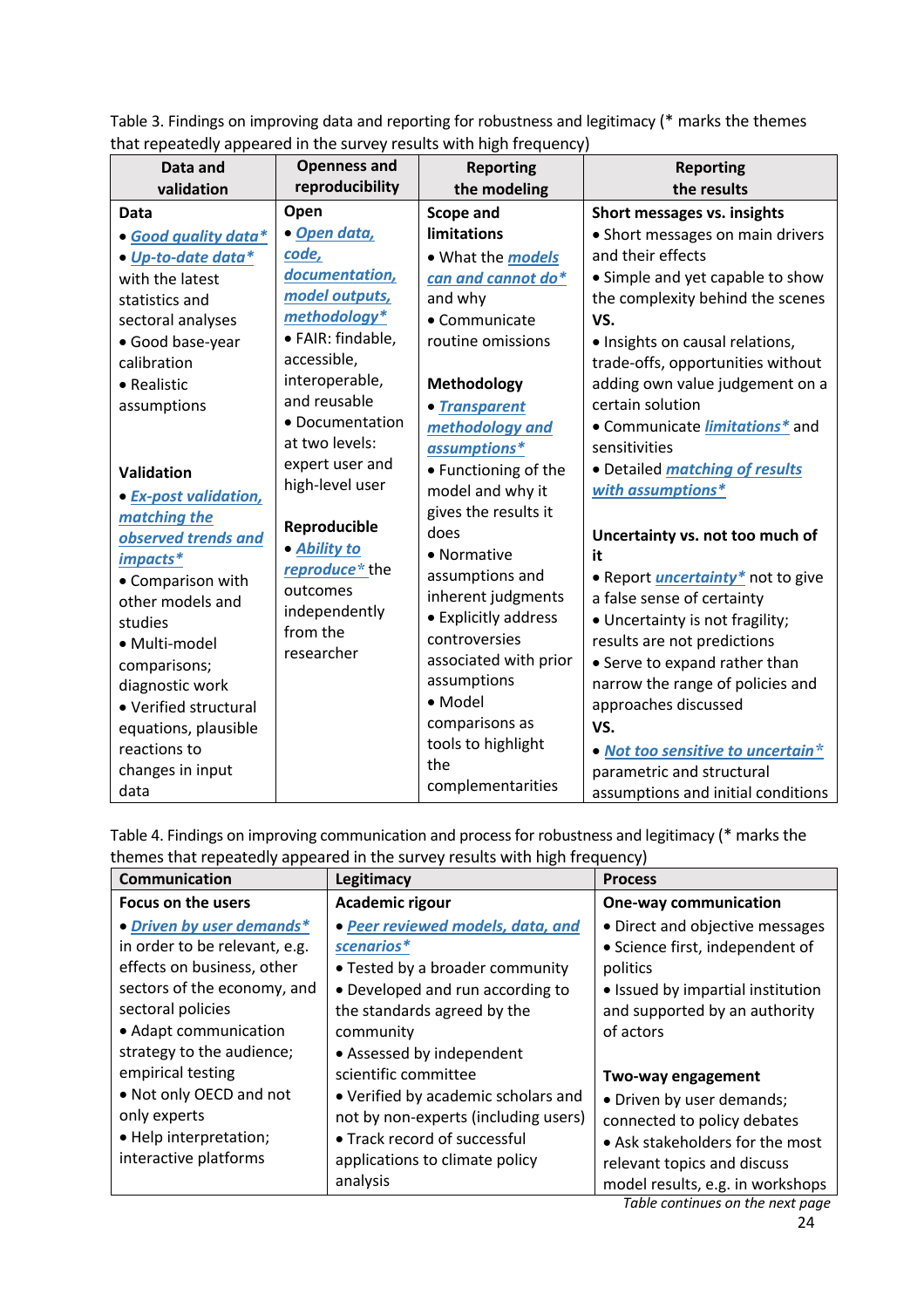| <b>Communication style</b>   | • Open model and a broad and       | • Broad participation, including   |
|------------------------------|------------------------------------|------------------------------------|
| • Do not overstate the       | active community joining to send   | governments, industries,           |
| scope and certainty          | corrections and updates            | academics, and the public          |
| • The concept of uncertainty |                                    | • Include experts from all parts   |
| should be better             | Some caution                       | of the World                       |
| transmitted                  | • Over-legitimacy: decision makers | • Policy makers having access to   |
| • Meaningful reasoning, not  | may refer to these models          | the modeling teams to              |
| alarmistic                   | acritically                        | interrogate them                   |
| • Results need to be         | • Closed community                 |                                    |
| contextualized to avoid      | • Various models as only one       | <b>Types of stakeholder inputs</b> |
| misinterpretation            | source of evidence                 | • Agree on assumptions rather      |
|                              | • Policy recommendations should    | than results                       |
| General                      | be made by stakeholders who will   | • Co-design qualitative            |
| • More outreach and          | balance their objectives with      | narratives                         |
| communication                | model results                      | · User-relevant model outputs      |

### **3. Further plans for the stakeholder process**

Besides being fully documented and publicly available, the outcomes of this workshop have been passed to the specific NAVIGATE tasks for reflection on how to integrate them in the project's activities. The relevant tasks are: Task 1.1 on critical reflection on IAM scenarios, Task 1.2 on robust insights from modeling, Task 1.4 on exchange and capacity building, Task 6.3 on model documentation and transparency, and Task 6.4 on communication of IAM outputs and insights (including IAM NAVIGATOR). The insights from the group work on climate policy after the pandemic were also passed on to the working groups on the pandemic in Work Packages 2 (structural change), 3 (behavior and lifestyles), and 4 (inequalities). The NAVIGATE Coordination Board will further discuss how the workshop's outcomes could further shape NAVIGATE research.

The main NAVIGATE tools for continuous stakeholder and expert engagement are the three workshops and this report presents the outcomes of the first workshop. The initial list of topics for the workshops was collected during the NAVIGATE kick-off meeting in September 2019 in Potsdam, Germany. From this list, the topic of the second workshop was then discussed in the consortium meeting in May 2020 and announced in June 2020. The **next NAVIGATE workshop** will focus on climate impacts, damages, adaptation, and adaptive capacity and their modeling, in line with the NAVIGATE Work Package 5. Due to this thematic focus, the workshop will primary target experts rather than stakeholders. The second workshop will take place in spring 2021 in Milan, Italy. If the pandemic permits, the workshop will be held on site, as originally planned, and would involve a smaller number of 7-9 experts who would travel to Milan.

The topic of the **third NAVIGATE workshop** to be held in Paris, France, in spring 2022 will be decided during the next consortium meeting in spring 2021. The remaining topics are: inequality and metrics beyond gross domestic product (Work Package 4); climate policies to be assessed and climate policy entry points (Work Package 6); multi-sector scenarios and structural change (Work Package 2); and socio-technical energy transitions in modeling and lumpy vs. granular investments (Work Package 2). If there will be a need for further stakeholder engagement, a possibility to organize an additional smaller workshop online is at the moment kept open, even if this workshop has not been foreseen in the initial NAVIGATE work plan.

In order to coordinate the stakeholder activities in NAVIGATE as well as in other related